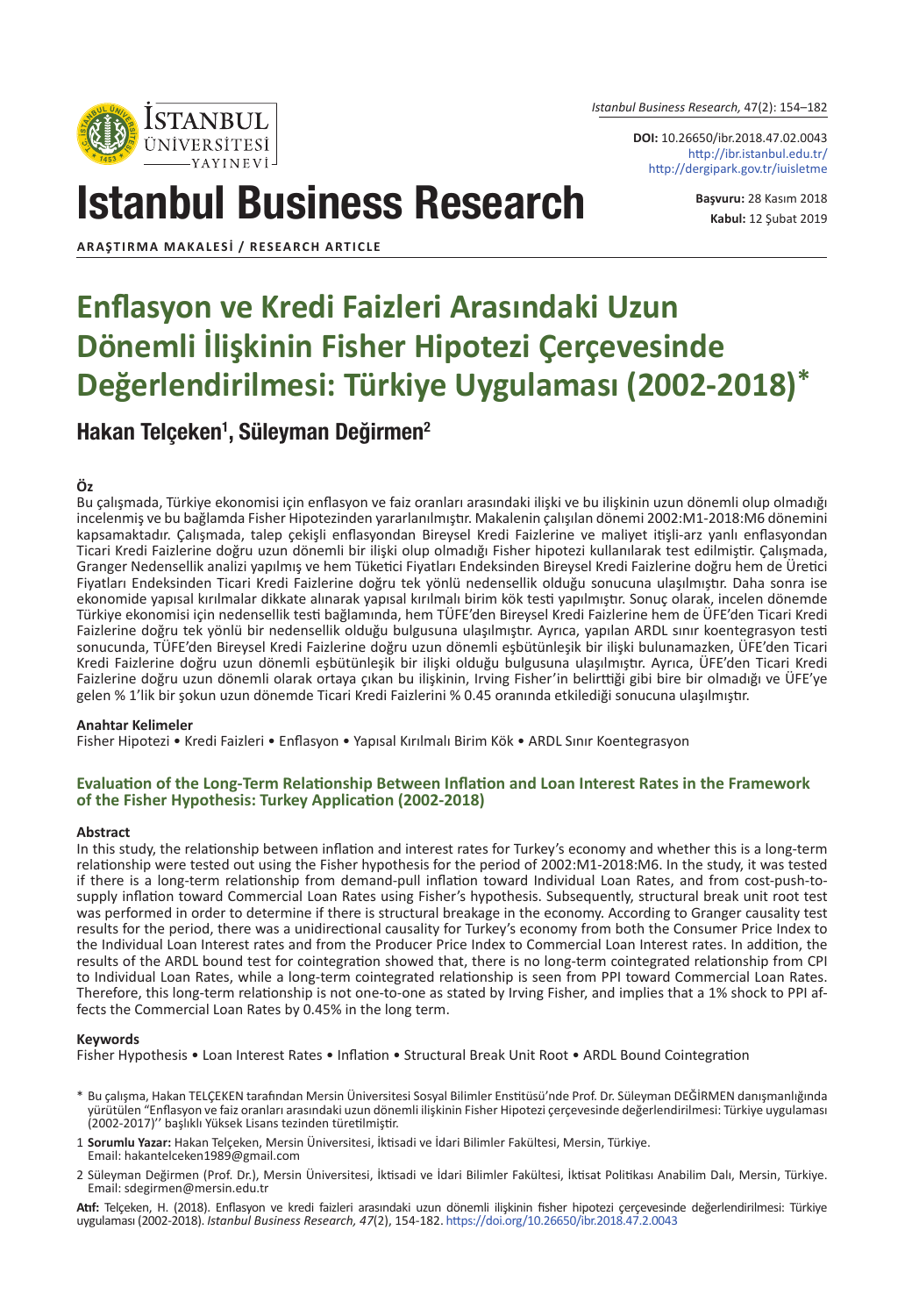#### *Extended Summary*

In this study, the relationship between inflation and interest rates for Turkey's economy and whether this is a long-term relationship were tested out using the Fisher hypothesis for the period of 2002:M1-2018:M6. In the study, it was tested if there is a long-term relationship from demand-pull inflation toward Individual Loan Rates (ILRs), and from cost-push-to-supply inflation toward Commercial Loan Rates (CLRs) using Fisher's hypothesis. Subsequently, Perron (1997) structural break unit root test was performed in order to determine if there is structural breakage in the economy. According to Granger Causality test results for the period, there was a unidirectional causality for Turkey's economy from both the Consumer Price Index (CPI) to the ILRs and from the Producer Price Index (PPI) to CLRs. In addition, the results of the ARDL bound test for co-integration showed that, there is no long-term cointegrated relationship from CPI to ILRs, while a long-term cointegrated relationship is seen from PPI toward CLRs. Therefore, this long-term relationship is not one-to-one as stated by Irving Fisher, and implies that a 1% shock to PPI affects the CLRs by 0.45% in the long term.

On account of the fact that Turkey's economy has not been able to reach its full employment level, the pass-through effect from CPI, -which measures demand-pull inflation-, toward ILRs, was not cointegrated in the long-term and thus, the Fisher effect did not occur even in the longterm. Hence, Turkey's economy in the long-term was in conditions of underemployment, and changes in monetary variables influenced real variables due to unexpected fluctuations in the CPI. Due to the nominal interest rates being adjusted according to the expected (or, ex-ante) CPI, the real interest rates fluctuated due to the fact that the CPI was realized outside of the range of the end-of-term (or, ex-post) expectations. The reason behind the CPI being realized outside of expectations in these periods was due to the fact that this index did not reflect a pure demand inflation and was under the effect of PPI series. The pass-through effect from CPI towards PPI, -which occurs depending on external shocks such as foreign exchange rates, oil prices, and food prices-, causes the deterioration of the long-term equilibrium between the CPI and nominal interest rates and thus, this leads a reflection in real interest rates. Therefore, this result indicates that monetary variables affects real variables and in this context, the Central Bank's monetary policies may affect real variables such as real interest rates, real wages, investments, savings and employment.

It is concluded that there is a cointegrated relationship along with long-term positive direction from supply side-cost push inflation toward nominal interest rates and a 1% shock to supply-side inflation reflects itself in nominal interest rates by 0.45% in the longterm. Considering the economic structure of our country, the Turkish Lira currency has an extremely fragile structure when faced with external shocks and is dependent on foreign financing because of its lack of sufficient level of domestic saving to finance its invesments. Thus, the fagility factor of the Turkish Lira in the face of sudden portfolio outflows affects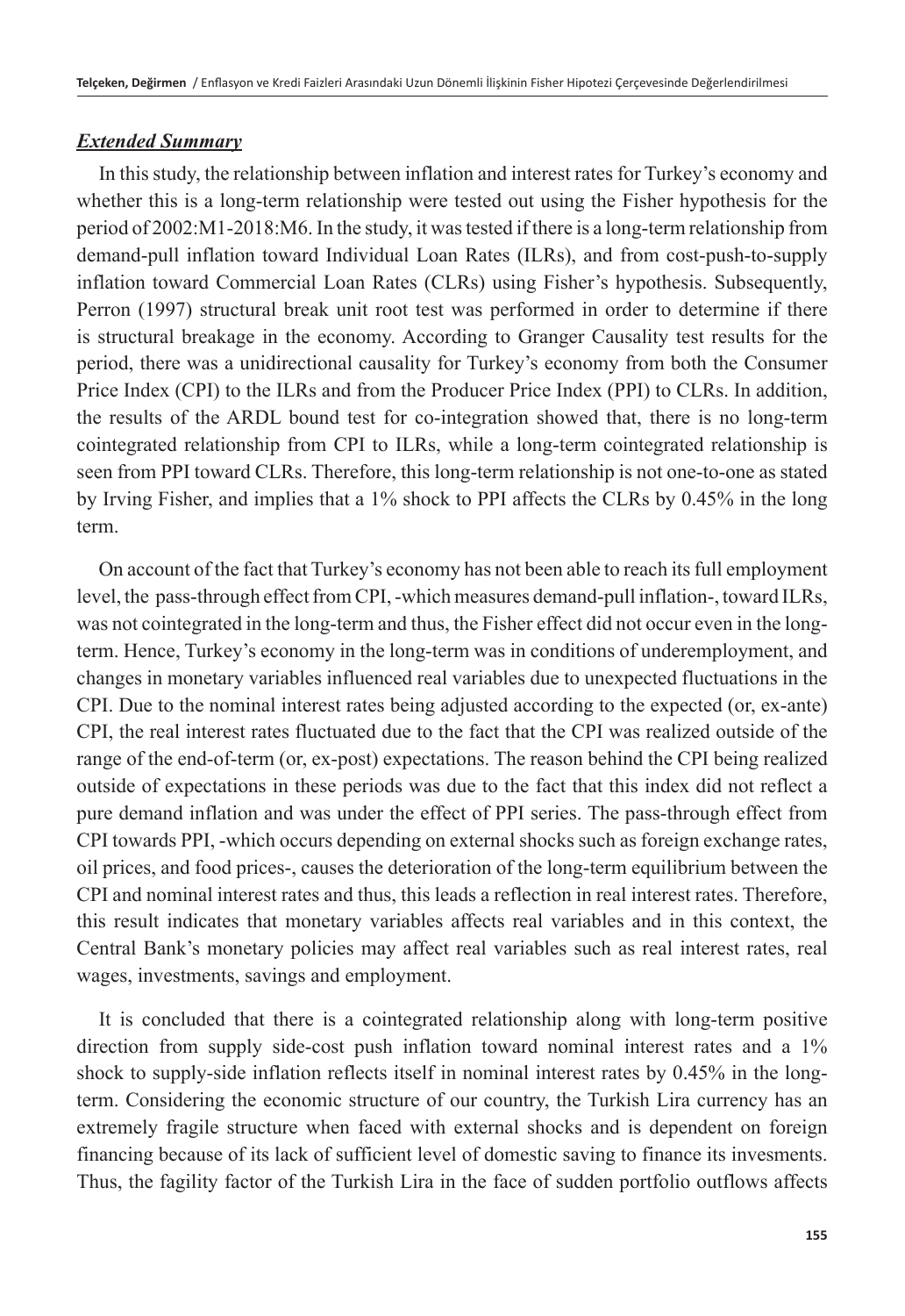foreign exchange rates immediately and this means that it invites supply-side inflation to the country, and hence, the Central Bank is forced to raise interest rates to curb this expected inflation. This leads to the emergence of the Fisher effect. According to these results, in this context of the emergence of the Fisher effect on Turkey's economy, it usually indicates that supply-side (cost-push) inflationist effects reveal themselves because external shocks are more prepotent. Consequently, while determining interest rates, it is noted that supply-side pricing will be more effective than demand-side pricing. In conclusion, taking into account PPI will be more rational.

In conclusion, the production structure of Turkey's economy is dependent on imports. In fact, Turkey's economy for the period was composed on average of 70 % import of intermediate goods and raw materials, and 15-20 % import of invesment goods. That is to say, 85-90 % of the aggregate imports comprised input (production goods). This situation makes our country's economy highly dependent on foreign financing and increases the Turkish economy's sensivity to foreign currency due to the lack of a sufficient level of domestic saving to finance its invesments because of the currency mismatch (borrowing with foreign currency and earning with national currency). Therefore, the Turkish Lira becomes extremely fragile against international reserve monies (  $\hat{\mathbf{s}}, \hat{\mathbf{\epsilon}}, \hat{\mathbf{\epsilon}}$ ). This fragility of the Turkish Lira can be managed with policies on structural adjustment along with conjunctural policies (monetary policy, fiscal policy, and foreign exchange policy). Domestic production should be promoted by structural reforms and herewith, the Turkish economy can achieve a comparative advantage of input manufacturing in the long-term. Therefore, by reducing the high dependency on foreign financing it can also reduce the fragility of the Turkish Lira. Consequently, the Turkish economy can achieve a stable structure so that foreign exchange rates, the overall price level and interest rates can reach a more stable and predictable level.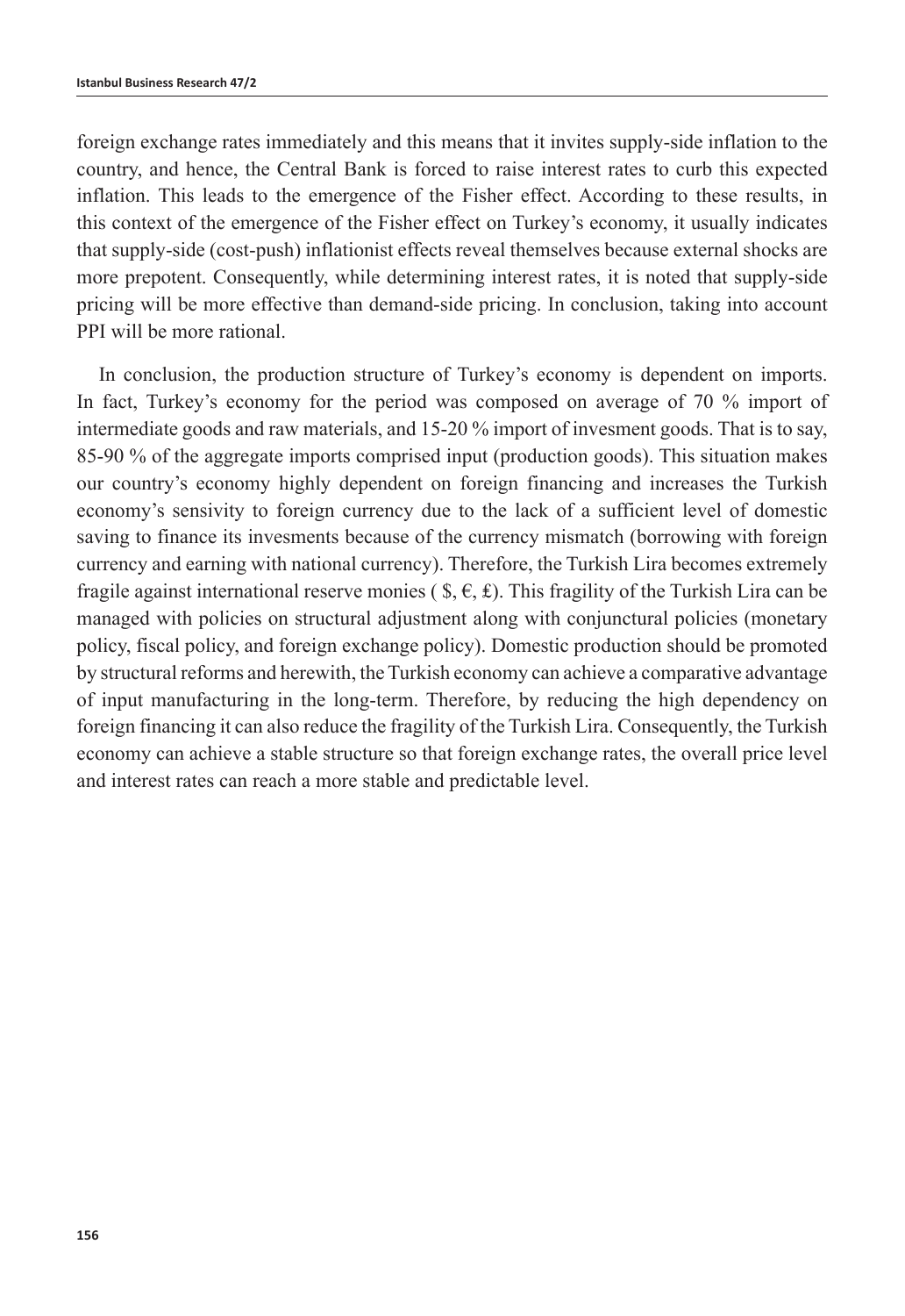### **Enflasyon ve Kredi Faizleri Arasındaki Uzun Dönemli İlişkinin Fisher Hipotezi Çerçevesinde Değerlendirilmesi: Türkiye Uygulaması (2002-2018)**

Bu çalışmada, enflasyon ve kredi faiz oranları arasındaki uzun dönemli ilişkinin incelenen dönemde Türkiye ekonomisi için geçerli olup olmadığı ortaya koyulacak ve bu bağlamda Fisher Hipotezinden yararlanılacaktır. Makalenin savunduğu hipotez, enflasyondaki değişmenin faiz oranlarını harekete geçirdiği yönündedir ki, bu bağlamda faiz oranı bağımlı değişken, enflasyon oranı ise bağımsız değişken olarak dikkate alınmalıdır. Öte yandan faiz ve enflasyon ilişkisinde, enflasyonun hangi kaynaktan geldiği sorunu makale için önemli bir araştırma konusu olmuştur. Yani, faiz-enflasyon ilişkisinde, arz yanlı (maliyet kaynaklı) enflasyon mu yoksa talep kaynaklı enflasyon mu olduğu göz önüne alınmalıdır. Çünkü Irving Fisher (1930)'in ortaya koyduğu enflasyon-faiz ilişkisini daha iyi anlamak için enflasyonun hangi kanaldan geldiğini, ekonominin yapısını ve nasıl bir konjonktürde olduğunu bilmek gerekmektedir. Buna bağlı olarak enflasyonu iki ana türe (talep çekişli, maliyet itişli-arz yanlı) ayırarak, farklı bir yaklaşımla Fisher hipotezinin test edilmesi hedeflenmektedir.

Bu çalışmanın temel amacı iktisat literatüründe ve hükümetin uyguladığı politikalar nezdinde tartışmalara konu olan faiz-enflasyon ilişkisinin yönünün ne olduğunu ortaya koymaktır. Ayrıca bunun yanı sıra bu çalışmada diğer mevcut çalışmalardan farklı olarak borç verme (bireysel kredi faizleri ve ticari kredi faizleri) kullanılacaktır. Diğer mevcut çalışmalarda borç alma (mevduat, tevdiat, tahvil ve bono) faizleri kullanılmıştır (Bkz. Tablo 4). Bu çalışmada ise enflasyon değişkeni ikiye ayrılacak, talep çekişli enflasyonu ölçen TÜFE değişkeni ve maliyet itişli-arz yanlı enflasyonu ölçen ÜFE değişkeni kullanılacaktır. Dolayısıyla, TÜFE ile bireysel kredi faizleri ve ÜFE ile ticari kredi faizleri ilişkilendirilerek Fisher hipotezi test edilecektir.

Öte yandan, Türkiye ekonomisinde enflasyon ve faiz oranlarının tarihsel sürecine bakıldığı zaman 2004 yılı öncesine kadar yüksek enflasyon deneyimleri yaşanmış ve faiz oranları çok yüksek seviyelerde seyretmiştir. Türkiye'de 2000'li yıllarda enflasyon hedeflemesine gidilerek 2004-2005 yıllarında enflasyon oranları tek haneli veya tek haneye yakın rakamlara indirilmiştir. Dolayısıyla bu çalışmada, 2004 sonrası Türkiye ekonomisindeki yaşanan yapısal dönüşüm dikkate alınarak enflasyon ve faiz oranları arasındaki uzun dönemli bir ilişki olup olmadığı üzerine ekonometrik bir analiz yapılacaktır.

Çalışmada ekonometrik analiz olarak öncelikle değişkenler arasında nedensellik ilişkisini inceleyen Granger Nedensellik analizi yapılacaktır. Daha sonra ise yapısal kırılmalı birim kök testi yapılacak ve kırılma noktaları tespit edilecek ve tespit edilen kırılma noktaları değişkenler arasındaki uzun dönemli ilişkiyi inceleyen ARDL sınır (Gecikmesi Dağıtılmış Otoregresif Sınır Testi) Koentegrasyon testine dâhil edilecektir. Son olarak, Etki-Tepki (Impulse-Response) ve Varyans Ayrıştırması (Variance Decomposition) sonuçları gösterilerek ekonometrik bulgular ortaya koyulacaktır.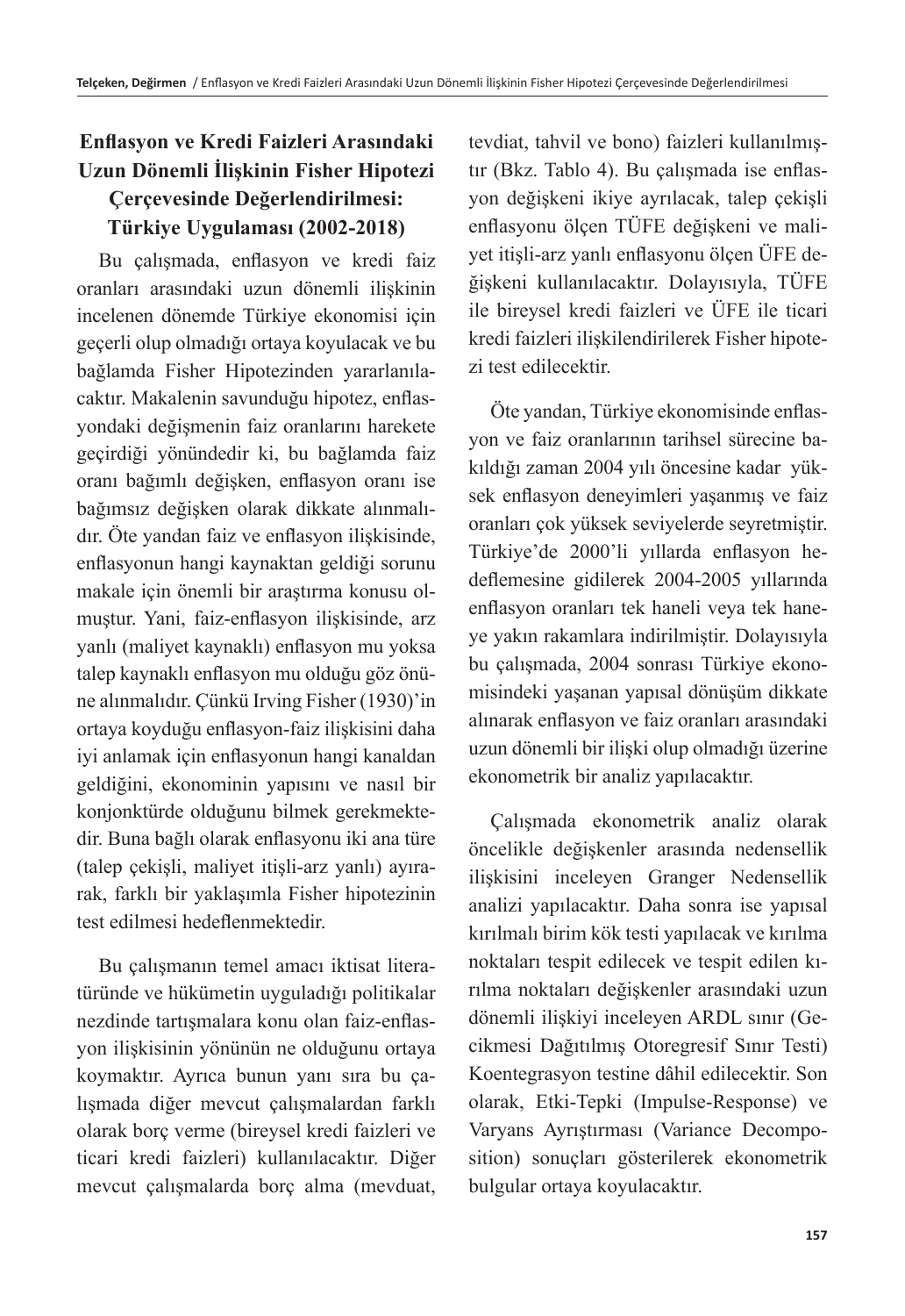Çalışmada öncelikle Fisher hipotezine değinilerek enflasyon-faiz ilişkisi açıklanacak ve talep enflasyonu ile nominal faiz oranları ve arz enflasyonu ile nominal faiz oranları arasındaki ilişki aktarım mekanizmaları aracılığıyla ortaya koyulacaktır. Sonraki bölümde literatür taraması, ekonometrik yöntem ve ampirik bulgular ortaya koyulacaktır. Son bölümde ise sonuç ve önerilere yer verilecektir.

### **2. Fisher Hipotezi ve Aktarım Mekanizmaları**

### **2.1. Fisher Hipotezi**

Klasik iktisat teorisi, parasal sektör ile reel sektörü birbirinden ayırmıştır ve buna klasik dikotomi ilkesi adı verilmektedir. Klasik dikotomi ilkesi gereğince ekonomide parasal (nominal) değişkenler üretim ve istihdam gibi reel değişkenler üzerinde herhangi bir etkiye neden olmamaktadır. Örneğin para arzındaki değişmeler reel faizler oranlarını değil nominal faizleri etkilemektedir. Çünkü ekonomi uzun dönemde tam istihdamda olduğundan arttırılacak para arzı, miktar teorisinden hareketle sadece fiyatları etkilemektedir.

Klasikler ve klasik miktar teorisinin savunucularından Neo-klasik iktisatçı Irving Fisher (1930)'e göre para yalnızca işlem güdüsüyle talep edilmektedir. Dolayısıyla yapılacak bir parasal genişleme sonucunda rasyonel bireyler ellerinde atıl balans bulundurmayacağından ellerindeki aşırı balansları tüketim harcamalarına yönlendireceklerdir. Bu ise toplam talepte artışa neden olacak ve sonuç olarak fiyatlar genel düzeyini arttıracaktır. Bu sonuçlardan yola çıkarak Irving Fisher'in işlemler yaklaşımı aşağıdaki gibidir:

#### **M.V=P.Y**

Burada Y, üretim (çıktı) düzeyini yani reel GSYH'yı gösterir. Bu, reel bir değişken olduğu için parasal değişkenlerden etkilenmez ve kısa dönemde mevcut teknoloji, emek ve sermaye miktarıyla arttırılamaz. Dolayısıyla kısa dönemde sabittir. V, paranın dolanım hızını belirtir. Paranın dolanım hızı; teknolojik gelişmelere, finansal sistemin gelişmişliğine (derinliğine), finansal ödeme araçlarının çeşitliliği gibi nedenlere bağlı olarak değişir. Klasik iktisatçılar ve Fisher (1930)'e göre kısa dönemde paranın dolanım hızı sabit kabul edilmektedir. M, nominal para arzını belirtir, dışsal bir değişken olarak kabul edilir ve para otoritelerince (Merkez Bankaları) belirlenir. P ise fiyatlar genel düzeyini gösterir.

Miktar teorisi mekanizma şöyle işlemektedir. Ekonomik büyüme oranının (üretim hacminin) üzerinde arttırılan nominal para arzı bireylerin ellerinde aşırı balans bulunmasına neden olur. Dolayısıyla bireyler yalnızca işlem güdüsüyle para talebinde bulunması nedeniyle bu aşırı para miktarı tüketim harcamalarını teşvik eder ve bu yolla da toplam talebi arttırır. Toplam arzın, fiyat değişmeleri karşısında tam katı olması nedeniyle artan toplam talep, fiyatlar genel düzeyi yükselmesine neden olur. Artan fiyat düzeyi ise işgücü piyasasında reel ücretlerin düşmesine neden olur. Düşen reel ücretler karşısında üreticiler işgücü talebini arttırırken işçiler ise işgücü arzını azaltır. Böylece işgücü talebi fazlalığı ortaya çıkar ve ucuz işgücünden yararlanmak isteyen firmalar arasında rekabet başlar. Dolayısıyla bu rekabet nominal ücretleri arttırarak reel ücretleri eski seviyesine geri getirir.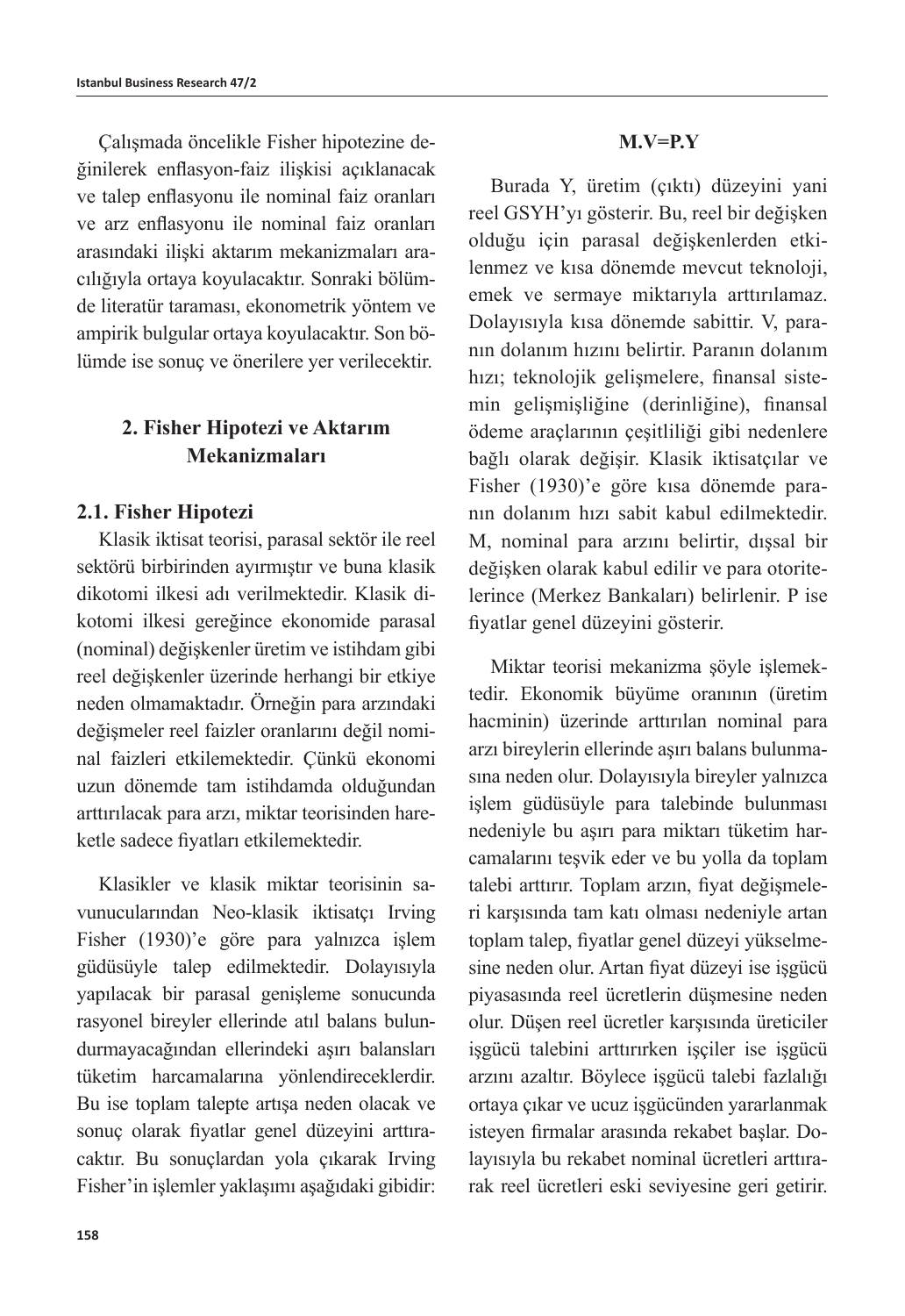İşgücü piyasasında herhangi bir değişim gerçekleşmediği için üretim ve istihdam seviyesinde de herhangi bir değişiklik olmaz. Sonuç olarak, artan para arzı sadece fiyatlar genel seviyesini yükseltmekle kalır ve üretim-istihdam gibi reel faktörleri etkilemez.

Fisher (1930)'e göre beklenen enflasyon (ex ante) ile nominal (parasal) faiz oranları arasında uzun dönemli pozitif yönlü bir ilişki vardır. Fisher, Neo-klasik bir iktisatçı olduğu için ona göre ekonomi uzun dönemde tam ve tam istihdama yakın olacağından uzun dönemde para illüzyonu (para aldanması) oluşmamaktadır, yani para yansız olmaktadır. Dolayısıyla para yansız olduğundan parasal (nominal) değişkenlerde ortaya çıkan bir değişme yalnızca yine parasal değişkenleri etkilemektedir. Reel faiz oranları, üretim, istihdam vs. gibi reel faktörler değişmeden sabit kalacaktır. Reel faiz oranları, ödünç verilebilir fon piyasasında tasarruflar (ödünç verilebilir fon arzı) ve yatırımlar (ödünç verilebilir fon talebi) veya yatırımların verimliğine bağlı olarak reel unsurlar tarafından belirlenmektedir. Fisher etkisi denklemi aşağıda gösterilmiştir:

Burada i, nominal faiz oranını; r, reel faiz oranını;  $\pi$ <sup>e</sup> ise beklenen enflasyon oranını yansıtmaktadır. Fisher (1930), 1890–1927 arasında Amerika ve 1820–1924 arasında İngiltere ekonomilerinde kısa vadeli nominal hazine faiz oranları ve enflasyon oranları arasındaki ilişkiyi incelemiştir. Çalışmasında uzun dönemli faiz oranları ile fiyat değişmeleri arasındaki korelâsyonu Amerika için 0.86 ve İngiltere için 0.98 olarak pozitif bir ilişki bulmuştur (Bayat, 2012: 48).

Ayrıca, Fisher hipotezinin (Klasik ve Neo-Klasik okula göre) teorik olarak geçerli olabilmesi için birtakım koşulların oluşması gerekir. Birincisi ekonominin uzun dönemde tam istihdama gelmesi gerekir. İkincisi paranın yansız olması yani parasal değişkenlerin yine parasal değişkenler etkilemesi gerekir. Üçüncüsü ise enflasyon oranlarının tek haneli ve öngörülebilir olması gerekir.

### **2.2. Aktarım Mekanizmaları**

Talep yanlı bir enflasyonun ortaya çıkmasında parasal genişlemeden nominal faiz oranlarındaki değişmeye doğru ilişkiyi gösteren klasik okulun aktarım mekanizması şekil 1'de gösterilmektedir:



*Talep Enflasyonu ve Nominal Faiz Oranları Arasındaki İlişki*

 $1 + r = (1 + i) / (1 + \pi^e)$ 

**Kaynak:** Mankiw, G. (2010), Makro Ekonomi (Çeviri Editörü: Ömer Faruk Çolak), *Efil Yayınları,* Ankara, 6.Baskı, s.106 (Eklemeler Tarafımıza Aittir)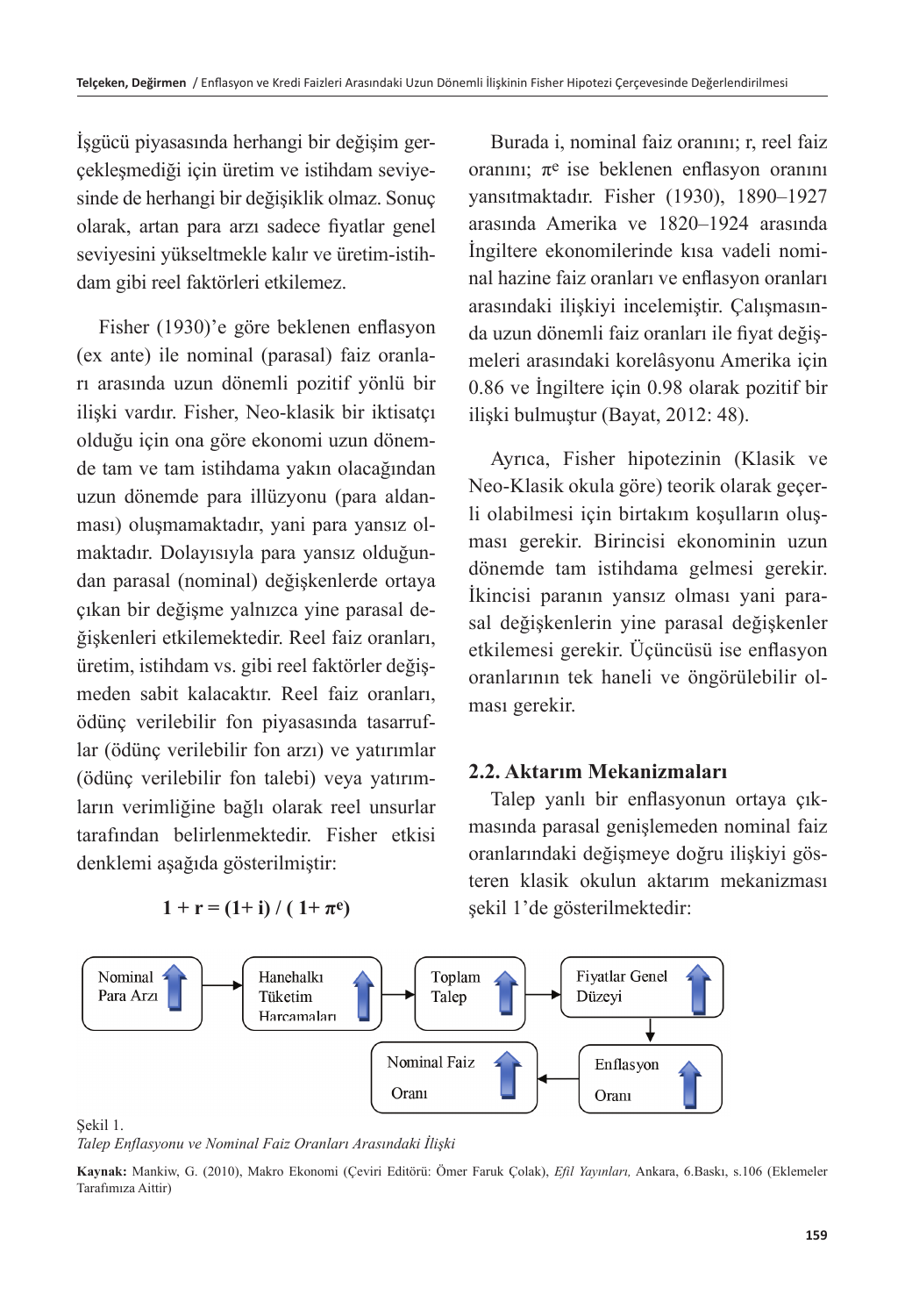Merkez Bankası, Hazine gereksinimlerini yani bütçe açığını finanse etmek için emisyon yaptığında veya tam istihdamdaki bir ekonomide ekonomik büyüme oranının üzerinde bir parasal genişleme yaptığında bankacılık sisteminde kredi genişlemesine neden olur. Genişleyen krediler, bireylerin ellerinde aşırı balans bulunmasına neden olur. Bu ise tüketim harcamalarını uyararak toplam talebi arttırır. Artan toplam talep, talep çekişli bir enflasyon baskısı yaratır. Yükselen enflasyon ise nominal faiz oranlarını yükseltir.

Bu mekanizma klasik iktisat okulunun bakış açısına göre oluşturulmuştur. Dolayısıyla genişleyen para arzı yatırım harcamalarını etkilememektedir. Çünkü reel faiz oranlarında herhangi bir değişme olmamaktadır. Diğer bir deyişle, artan nominal para arzı ile fiyatlar genel düzeyi artar ve dolayısıyla reel para arzı azalarak reel faiz oranlarını ilk seviyesine geri çeker. Klasik okula göre reel faiz oranları, ödünç verilebilir fon piyasasında tasarruflar (ödünç verilebilir fon arzı) ve yatırımlar (ödünç verilebilir fon talebi) veya yatırımların verimliğine bağlı olarak reel unsurlar tarafından belirlenmektedir. Artan para arzının, eğer yatırım harcamalarını uyarması söz konusu ise reel faiz oranlarının düşmesi gerekir. Bu durumda artan yatırım harcamaları, üretim düzeyi ve istihdam seviyesini de arttırır. Bunun oluşabilmesi için teorik bir gözle bakıldığında Keynesyen okulun argümanları çerçevesinde ekonominin eksik istihdamda olması gerekir. Oysaki klasik ekolün argümanlarına göre ekonomi uzun dönemde tam istihdam seviyesindedir. Tam istihdam seviyesinde olan bir ekonomide karşılıksız yapılan bir parasal genişleme enflasyona neden olur.

Sonuç olarak, Irving Fisher'in Miktar kuramına göre, parasal büyüme oranındaki % 1'lik bir artış enflasyon oranını % 1 arttırır. Fisher Etkisine göre ise enflasyon oranındaki % 1'lik bir artış nominal faiz oranlarını % 1 arttırır (Mankiw, 2010: 101).

Diğer taraftan, arz yanlı bir enflasyon baskısının oluşmasında birçok içsel ve dışsal değişken vardır. Örneğin Amerikan Merkez Bankası Fed'in faizleri arttırması, Avrupa Merkez Bankasının faizleri arttırması, döviz kurlarının yükselmesi, petrol fiyatlarının yükselmesi, hammadde ve emtia fiyatlarındaki yükselmeler, tarımsal felaketler, mevsimsel etkiler, kalite artışları v.b faktörler yoluyla da arz yanlı bir enflasyon baskısı meydana gelmektedir. Bu enflasyon türü genellikle Türkiye gibi gelişmekte olan, az gelişmiş ve gelişmemiş ülkelerde kendini göstermektedir. Çünkü dışa bağımlılığın yarattığı ve dışsal şoklar karşısında kırılgan bir yapıya sahip olan ülkelerde çoğunlukla arz yanlı enflasyon baskısı oluşmaktadır. Bilindiği üzere Türk Lirası da küresel finansal faaliyetler karşısında aşırı kırılgan bir yapıya sahip kırılgan beşli arasındadır. Dışsal şoklara bağlı olarak arz yanlı enflasyon baskısının oluşması ve bunun faiz oranlarına yansımasını gösteren aktarım mekanizması şekil 2'de gösterilmektedir.

Amerikan MB-Fed, faizi yükseltme kararı aldığında küresel piyasalarda ortaya çıkan bu beklenti, Türkiye'de bankacılık ve finans piyasalarında tahvil, bono, tevdiat bulunduran yabancı portföy (kısa vadeli) yatırımcı-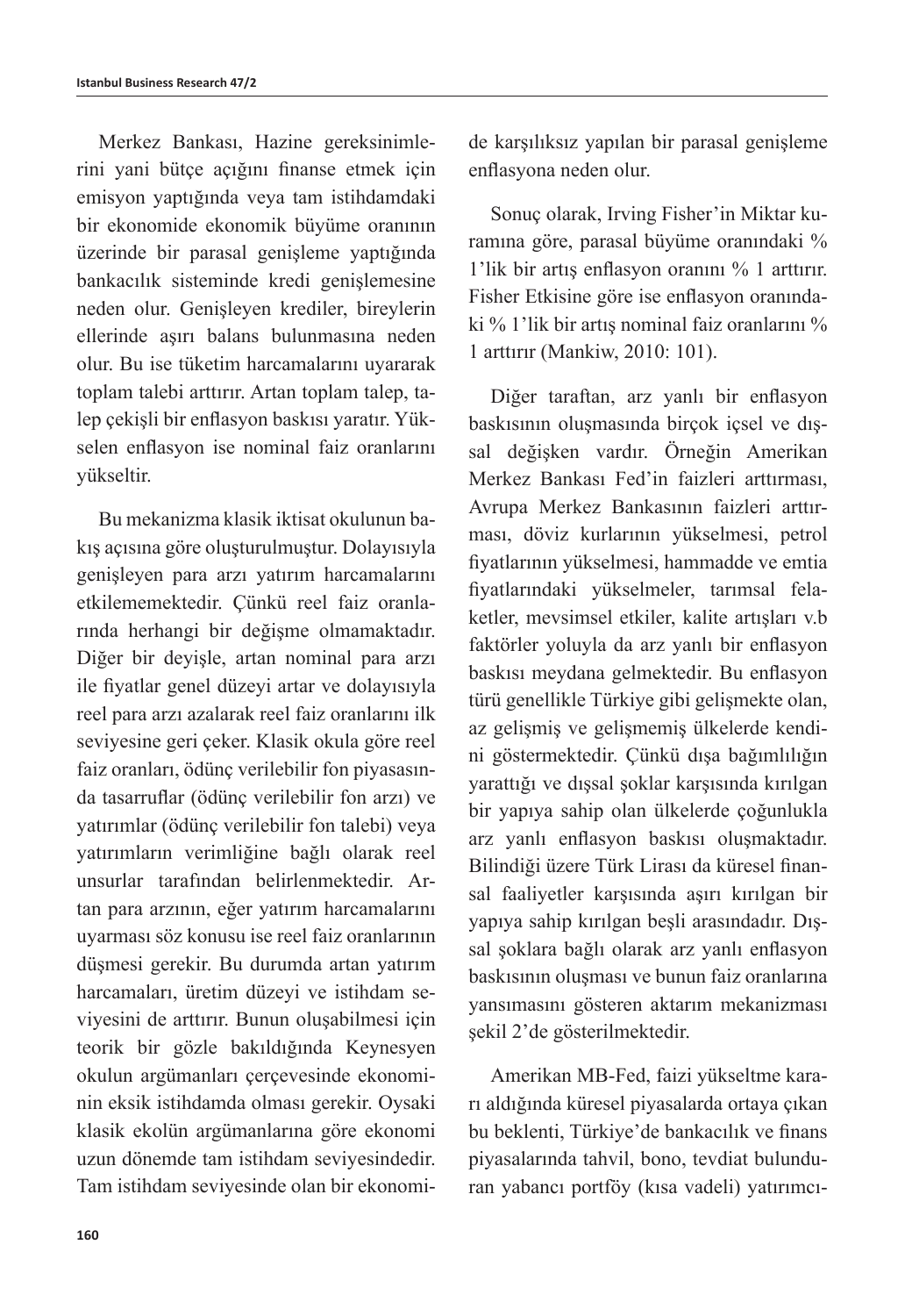

Sekil 2.

*Arz Enflasyonu ve Nominal Faiz Oranları Arasındaki İlişki* **Kaynak:** Aktarım Mekanizması Tarafımızca Oluşturulmuştur

larının varlıklarını daha yüksek faizinden yararlanmak amacıyla ABD piyasasına doğru yönlendirmesine ve dolayısıyla kısa vadeli sermayenin ülke içinden çıkmasına neden olacaktır. Ülke içinde döviz miktarının azalmasıyla (arz yasası gereği) iki para birimi arasında nispi fiyat dengesinin bozulmasına ve dolayısıyla kurun fiyatının-değerinin yükselmesine neden olacaktır. Bu durum döviz kurunun yükselmesi ve TL'nin değer kaybetmesiyle sonuçlanacak ve Türk Lirasının değer kaybetmesiyle (kurların yükselmesiyle) ithalat fiyatları yükselecektir. Buna bağlı olarak, yükselen ithalat fiyatları, şirketlerinfirmaların ithal girdi (aramalı-hammadde, yatırım malları) fiyatlarını yükselterek maliyet itişli enflasyonun (ÜFE) yükselmesiyle sonuçlanacaktır. Artan ithalat fiyatları, ithal nihai tüketim mallarının (özellikle teknolojik ürünler) yüksek fiyatlardan yurt içine gi-

rerek ve yurt içinde üretilen fakat içerisinde ithal girdi barındıran nihai tüketim mallarının fiyatlarını yükselterek talep yönlü enflasyonunu ölçen TÜFE'nin toplam talepten bağımsız olarak yükselmesine neden olacaktır. Ayrıca, kurun yükselmesinden dolayı yerli malların yabancılara göre ucuzlaması sonucu yerli mallara olan dış talep artışı ve yabancı malların pahalılaşması sonucu ithal ikamesi yerli mallara olan iç talep artışı, toplam talebi arttırarak fiyatları yükseltici etki yaratacaktır.

TCMB ise oluşan bu enflasyon baskısının önüne geçmek için faiz oranlarını yükseltmek zorunda kalacaktır. Böylece reel faiz oranları istikrarlı seviyede tutularak yurtiçinden çıkan kısa vadeli sermaye tekrardan ülke içine girerek döviz kurlarını ( $\sqrt{\text{TL}}$ ,  $\epsilon$ / TL ve £/TL ) düşürecek ve enflasyonu dizginleyecektir.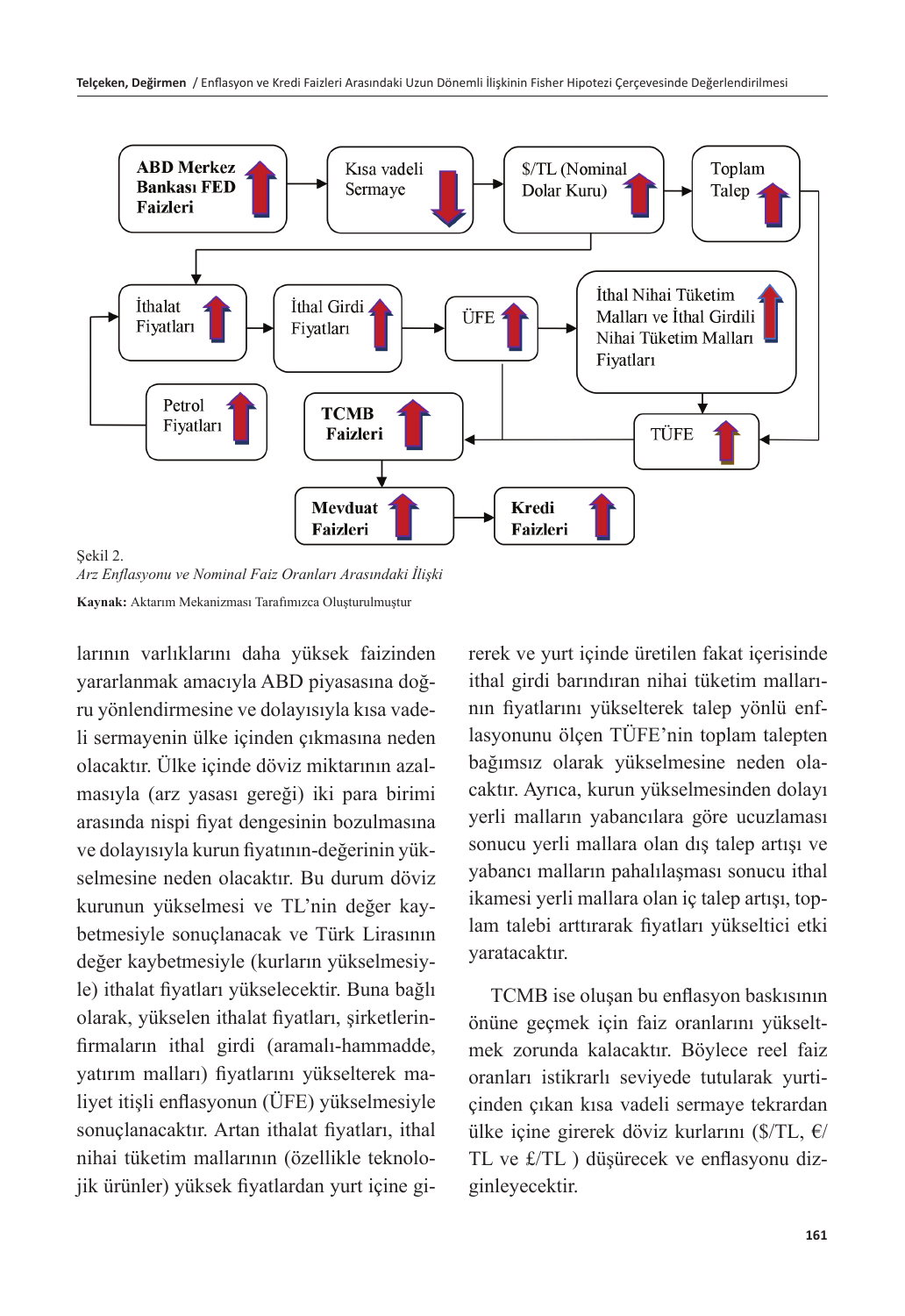Tablo 1.

| Turkiye de yakıdşık 59 Din Firmanın matiyet Tablosu (2000-2011)-(Sanayi, Hizmet, İnşaat) |                |         |                   |               |          |         |  |
|------------------------------------------------------------------------------------------|----------------|---------|-------------------|---------------|----------|---------|--|
| <b>Gider Kalemleri</b>                                                                   | Sanavi Sektörü |         |                   | <b>Hizmet</b> | Insaat   | Genel   |  |
|                                                                                          | Imalat         | Enerji  | <b>Madencilik</b> | Sektörü       | Sektörü  |         |  |
| Toplam personel giderleri                                                                | $16.0\%$       | 24.7%   | 21.7%             | 33.3%         | 14.8%    | 23.6%   |  |
| Hammadde giderleri                                                                       | 58.9%          | 39.2%   | 32.6%             | 20.2%         | $60.0\%$ | 41.5%   |  |
| Elektrik giderleri                                                                       | 2.3%           | $5.7\%$ | $4.6\%$           | $1.9\%$       | $0.4\%$  | $2.0\%$ |  |
| Yakıt ve akaryakıt giderleri                                                             | $2.6\%$        | $4.2\%$ | 15.5%             | $4.2\%$       | $3.8\%$  | $2.6\%$ |  |
| Kira (bina ve teçhizat) giderleri                                                        | $1.5\%$        | 1.3%    | $1.8\%$           | $5.2\%$       | $1.0\%$  | $3.1\%$ |  |
| Finansman giderleri (Faiz vb.)                                                           | 2.5%           | 4.5%    | 2.5%              | $5.1\%$       | $1.7\%$  | $3.6\%$ |  |
| Faaliyetle ilgili diğer giderler                                                         | $9.6\%$        | 10.7%   | 14.5%             | 22.2%         | $9.1\%$  | 15.2%   |  |
| Diğer giderler                                                                           | $6.8\%$        | $9.6\%$ | $6.9\%$           | $7.7\%$       | $9.2\%$  | $7.4\%$ |  |
| Firma Sayısı (2006-2011 Ort.)                                                            | 17002          | 284     | 597               | 17256         | 3877     | 38997   |  |
| Firma Pavi (2006-2011 Ort.)                                                              | $43.6\%$       | $0.7\%$ | 1.5%              | 44.2%         | 9.9%     | 100.0%  |  |

*Türkiye'de yaklaşık 39 Bin Firmanın Maliyet Tablosu (2006-2011)-(Sanayi, Hizmet, İnşaat)*

**Kaynak:** TCMB, (Yüncüler & Öğünç, 2015: 3)

Türkiye'de firmaların ithalat maliyetleri, finansman (faiz) maliyetlerinin çok üzerindedir. TCMB tarafından 2006-2011 (Tablo 1) dönemi için yaklaşık 39 bin firmanın maliyetleri üzerinde yapılan çalışmada firmaların hammadde-aramalı giderleri % 41,5, yakıtakaryakıt giderleri % 3,6, elektrik giderleri % 2 iken finansman (faiz, komisyon vs.) giderleri % 3,6'dır. Finansman maliyetlerinin payı toplam maliyet kalemleri içinde % 3,6'dır. Bunun tamamı faiz değil, yaklaşık % 0,5 puanı diğerleri olduğu düşünülmektedir. Dolayısıyla firmaların faiz giderleri toplam maliyetler içerisindeki payı sadece % 3'tür. Hammadde giderlerinin çoğu, yakıt ve akaryakıt giderlerinin tamamı ve elektrik giderlerinin bir kısmı kurla ilişkilidir ve ithalattan sağlanmaktadır (Eğilmez, 2016:201-202).

Bu bağlamda, Türkiye'deki şirket maliyetlerinin yaklaşık olarak % 43-45'i döviz kuru ve emtia fiyatlarına bağlı olarak değişim göstermektedir. Sonuç olarak, yükselen faizler karşısında firmaların maliyet kalem-

leri içinde payı çok az olan faiz giderlerinin yükselmesinin fiyatlara yükselme yönünde çok daha az sirayet etmesine neden olmaktadır. Diğer taraftan, yükselen faizler, döviz kurunu düşürerek firmaların toplam maliyetler kalemleri içindeki payı en çok olan ithalata ve kura endeksli mal ve hizmetlerin fiyatlarına düşme yönünde çok daha fazla sirayet etmesini sağlayabilmektedir.

### **3. Enflasyon - Faiz İlişkisi Ekonometrik Yöntem: Zaman Serisi Analizi**

#### **3.1. Literatür Taraması**

Tablo 2'de gelişmiş olan ülkeler için Fisher etkisini gösteren çalışmalar verilmiştir. Fahmy ve Kandil (2003) ABD; Westerlund (2008) 20 OECD ülkesi; Shah ve Waleed (2010) Belçika; Toyoshima ve Hamori (2011) ABD, Birleşik Krallık ve Japonya; Özcan & Arı (2015) G-71 ülkesi; İto (2016) İsveç; Altunöz (2018) Çin için yaptıkları çalışmalarda Fisher etkisinin ortaya çıktığı so-

<sup>1</sup> Almanya, ABD, Birleşik Krallık, Kanada, Fransa, İtalya, Japonya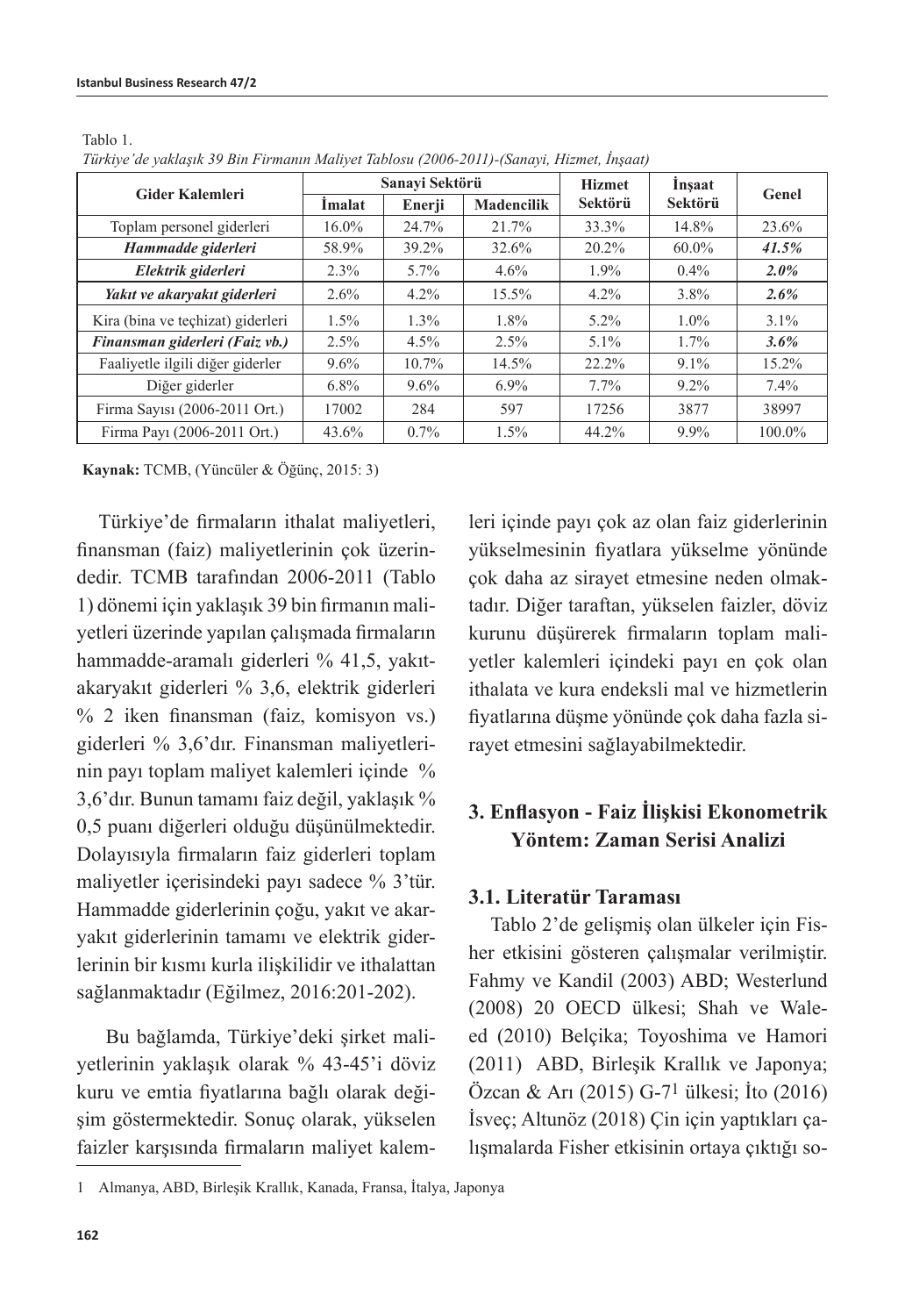| <b>Yazar</b>                     | Ülke                                   | <b>Dönem</b>                        | <b>Ekonometrik</b><br>Yöntem                                                        | Faiz                                  | <b>Enflasyon</b>      | <b>Fisher</b><br><b>Etkisi</b> |
|----------------------------------|----------------------------------------|-------------------------------------|-------------------------------------------------------------------------------------|---------------------------------------|-----------------------|--------------------------------|
| Miyagawa ve<br>Morita (2003)     | Japonya<br>Isvec<br>Italya             | 1976-1989<br>1963-2001<br>1975-1998 | King-Watson                                                                         | İnterbank Faizleri<br>& Hazine Bonosu | <b>GDP</b> Deflatörü  |                                |
| Fahmy ve<br>Kandil (2003)        | <b>ABD</b>                             | 1980-1990                           | Johansen<br>Eşbütünleşme                                                            | Finansman<br>Bonosu, DIBS             | TÜFE                  | $+$                            |
| Westerlund<br>(2008)             | 20 OECD                                | 1980-2004                           | Panel<br>Koentegrasyon                                                              | Kısa Vadeli<br>Nominal Faizler        | TÜFE                  | $+$                            |
| Shah ve<br><b>Waleed</b> (2010)  | Belçika                                | 1992-2009                           | Engle-Granger<br>Koentegrasyon<br>ve Johansen<br>Koentegrasyon                      | Nominal Faiz<br>Oranları              | TÜFE                  | $+$                            |
| Toyoshima<br>ve Hamori<br>(2011) | ABD, Birlesik<br>Krallık ve<br>Japonya | 1990-2010                           | Panel<br>Koentegrasyon                                                              | Faiz Swapları                         | TÜFE                  | $^{+}$                         |
| Özcan ve Arı<br>(2015)           | G-7 Ülkesi                             | 2000-2012                           | Durbin-<br>Hausman Panel<br>Koentegrasyon,<br>Panel ARDL                            | Hazine Bonosu,<br>Devlet Tahvili      | TÜFE                  | $+$                            |
| Ito $(2016)$                     | Isvec                                  | 1993-2015                           | Engle-Granger<br>Koentegrasyon                                                      | Faiz Swapları                         | TÜFE                  | $^{+}$                         |
| Altunöz<br>(2018)                | Çin                                    | 1996-2015                           | Johansen<br>Koentegrasyon,<br><b>ARDL</b> sinir Testi<br>ve Hata Düzeltme<br>Modeli | Nominal Faiz<br>Oranları              | Enflasyon<br>Oranları | $+$                            |

Tablo 2. *Gelişmiş Ülkelerde Fisher Etkisi*

nucuna ulaşmışlardır. Miyagawa ve Morita (2003) Japonya, İsveç, İtalya için yaptıkları çalışmalarda ise Fisher etkisinin ortaya çıkmadığı sonucuna ulaşmışlardır.

Tablo 3'te gelişmekte olan ülkeler için Fisher etkisini gösteren çalışmalar verilmiştir. Carnerio vd. (2002) Arjantin ve Brezilya; Nusair (2008) G.Kore, Tayland, Malezya, Singapur ve Filipinler; Benazić (2013) Hırvatistan; Alimi ve Ofonyelu (2013) Nijerya; Zainal vd. (2014) Malezya; Yaya (2015) Kenya, Fildişi ve Gabon için yaptıkları çalışmalarda Fisher hipotezinin geçerli olduğu sonucuna ulaşmışlardır. Carnerio vd. (2002) Meksika; Nusair (2008) Filipinler; Yaya (2015) Benin, Kamerun, Gambiya, Gana, Nijerya, Senegal ve G.Afrika Cumhuriyeti; Kasim ve Naima (2018) Venezuela için yaptıkları çalışmalarda Fisher hipotezinin geçerli olmadığı sonucuna ulaşmışlardır.

Tablo 4'te ise Türkiye ekonomisine için Fisher etkisini gösteren çalışmalar verilmiştir. İncekara vd. (2012), Coşkun (2013), Mercan (2013), Kanca vd. (2014), Atgür ve Altay (2014), Akıncı ve Yılmaz (2016) Türkiye ekonomi için yaptıkları çalışmalarda Türkiye ekonomisinde Fisher etkisinin ortaya çıktığı bulgusuna ulaşmışlardır. Yılancı (2009) ve Bayat (2012) Türkiye ekonomi için yaptıkları çalışmalarda Türkiye ekonimisinde Fisher etkisinin ortaya çıkmadığı bulgusuna ulaşmışlardır.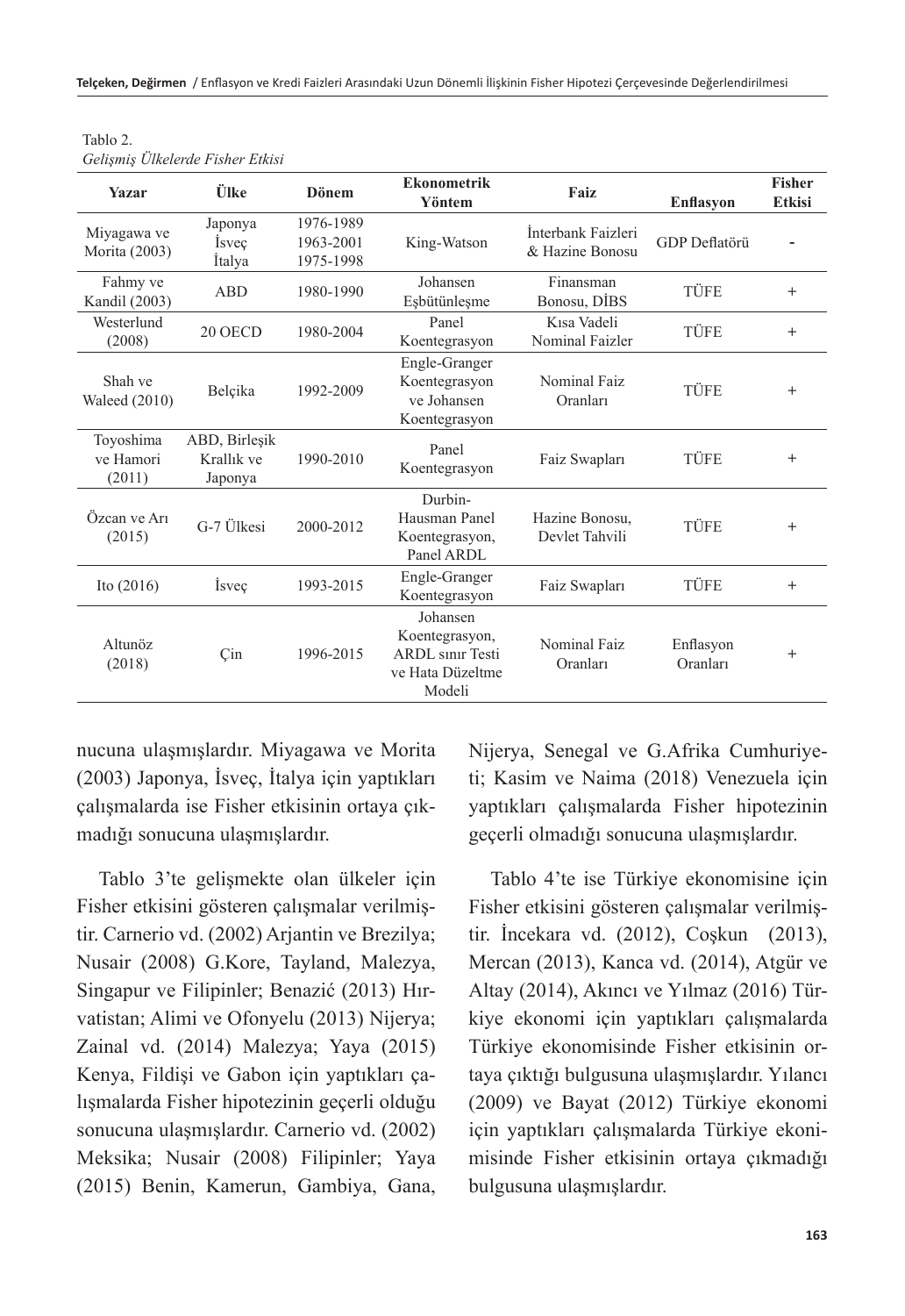| яг<br>ນເ<br>٠ |  |
|---------------|--|
|---------------|--|

| Yazar                          | Ülke                                                                     | Dönem         | <b>Ekonometrik</b><br>Yöntem                                                                    | Faiz                                                     | <b>Enflasyon</b>                                | <b>Fisher Etkisi</b>                                                                   |
|--------------------------------|--------------------------------------------------------------------------|---------------|-------------------------------------------------------------------------------------------------|----------------------------------------------------------|-------------------------------------------------|----------------------------------------------------------------------------------------|
| Carnerio<br>vd.(2002)          | Arjantin<br>Brezilya<br>Meksika                                          | 1971-1991     | Johansen<br>Koentegrasyon                                                                       | Mevduat<br>Faizleri                                      | TÜFE                                            | Arj: $+$<br>$Bre: +$<br>Mek: -                                                         |
| <b>Nusair</b> (2008)           | G.Kore.<br>Tayland,<br>Malezya,<br>Singapur,<br>Endonezya,<br>Filipinler | 1978-2005     | Gregory-Hansen<br>ve Engle-Granger<br>Eşbütünleşme                                              | Nominal<br>Faiz Oranları                                 | TÜFE                                            | $G.Kore: +$<br>Singapur: +<br>Malezya: +<br>Tayland: +<br>Endonezya:-<br>Filipinler: - |
| Benazić<br>(2013)              | Hırvatistan                                                              | 1996-2012     | Vektör Hata<br>Düzletme Modeli                                                                  | Dövize<br>Endeksli<br>Kuna Kredi<br>Faizleri             | Beklenen<br>Enflasyon<br>Oranları (Ex-<br>Ante) | $^{+}$                                                                                 |
| Alimi ve<br>Ofonyelu<br>(2013) | Nijerya                                                                  | 1970-2011     | Johansen<br>Koentegrasyon,<br>Hata Düzeltme<br>Modeli ve Toda-<br>Yamamoto<br>Nedensellik Testi | Para Piyasası<br>Faiz Oranları                           | Beklenen<br>Enflasyon                           | $^{+}$                                                                                 |
| Zainal vd.<br>(2014)           | Malezya                                                                  | 2000-2012     | <b>ARDL Sinir Testi</b>                                                                         | Hazine<br>Bonosu<br>Faizleri ve<br>İnterbank<br>Faizleri | <b>TÜFE</b>                                     | $^{+}$                                                                                 |
|                                | 10 Afrika                                                                | Her Ülke için |                                                                                                 | Mevduat                                                  |                                                 | Kenya: +<br>Fildisi &<br>Gabon: Zayıf                                                  |
| Yaya (2015)                    | Ülkesi                                                                   | Farklı Yıllar | <b>ARDL Sinir Testi</b>                                                                         | Faizleri                                                 | TÜFE                                            | Benin, Kamerun,<br>Gambiya, Gana,<br>Nijerya, Senegal<br>ve G. Afrika: -               |
| Kasim ve<br>Naima (2018)       | Venezuela                                                                | 1990-2016     | Johansen<br>Koentegrasyon                                                                       | Kısa Dönem<br>Mevduat<br>Faizleri                        | TÜFE                                            |                                                                                        |

#### *Gelişmekte Olan Ülkelerde Fisher Etkisi*

#### **3.2. Veri Seti**

Bu çalışmada, enflasyon ile faiz oranları arasındaki enflasyondan faize doğru pozitif yönlü uzun dönemli ilişkiyi ortaya koyan Fisher hipotezi incelenmiştir. Çalışmada, Türkiye ekonomisi için 2002:M1-2018:M62 dönemini kapsayan bir analiz yapılmıştır. Ekonometrik analizde kullanılan veriler göz önüne alındığında, enflasyon verileri TÜİK (Türkiye İstatistik Kurumu) veri tabanın-

<sup>2</sup> İlk etapta çalışmanın serileri 2002:M1-2018:M9 olarak alınmıştı. Ancak 2018'in 7,8 ve 9. ayları ekonomimizde olağanüstü şokların oluştuğu dönemlerdir. Dolayısıyla bu 3 ayı ekleyerek yapılan analizde kırılma noktaları ve ekonometrik sonuçlar beklenenden hatalı çıkmaktadır. Yani son dönemde ekonomimize gelen bu şoklar yapısal bir değişim sonrası oluşmuş değil olağanüstü durumlardan kaynaklanmıştır. Sonuç olarak, bu 3 aylık seri analizden çıkartılarak daha sağlıklı ve makul sonuçlara ulaşılmıştır.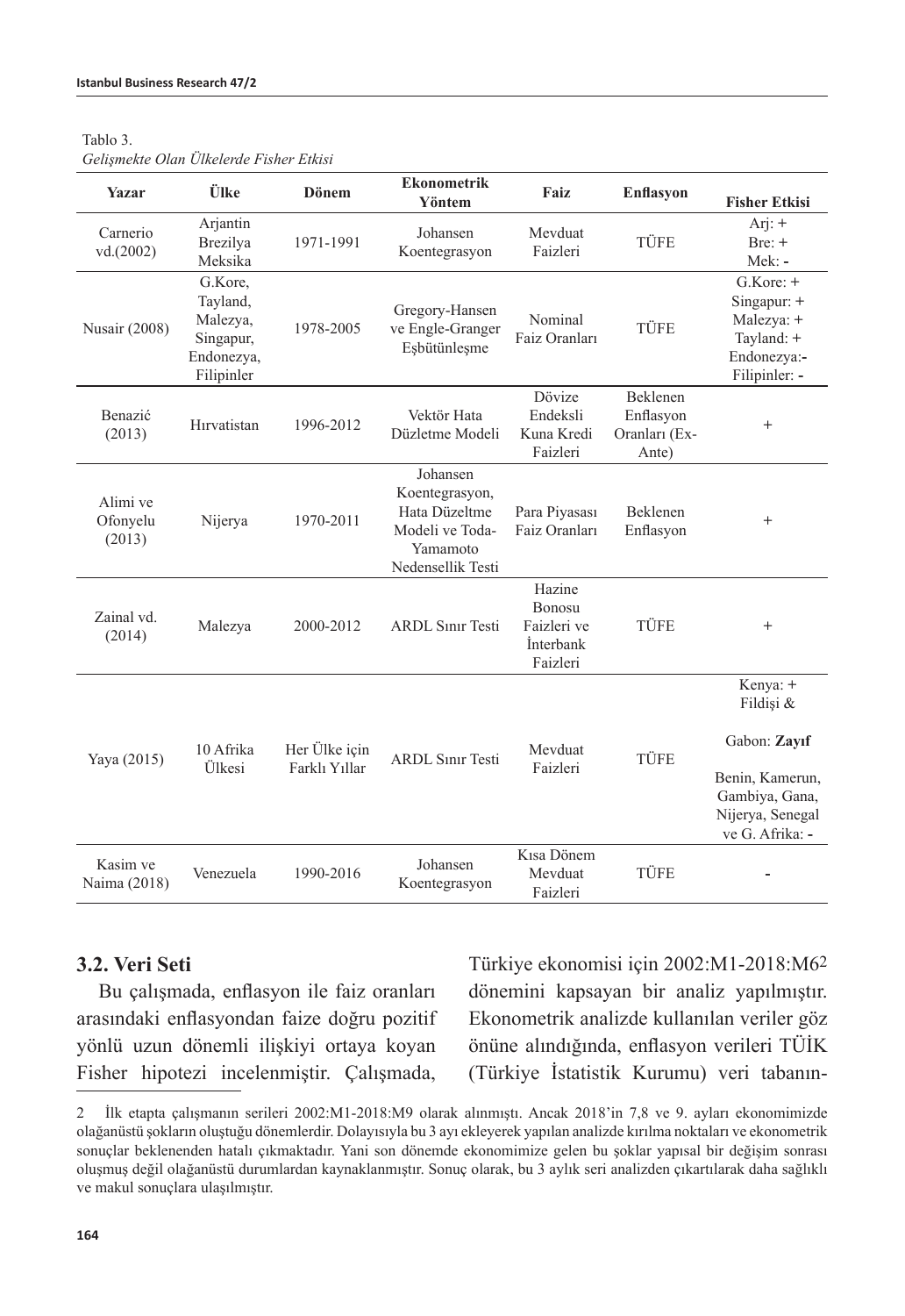| Tablo 4.                 |  |
|--------------------------|--|
| Türkiye'de Fisher Etkisi |  |

| Yazar                          | Ülke    | <b>Dönem</b> | <b>Ekonometrik Yöntem</b>                                      | Faiz                          | <b>Enflasyon</b> | <b>Fisher Etkisi</b>        |
|--------------------------------|---------|--------------|----------------------------------------------------------------|-------------------------------|------------------|-----------------------------|
| Yılancı<br>(2009)              | Türkiye | 1989-2008    | Engle-Granger ve KSS<br>Esbütünleşme                           | Mevduat Faizleri              | TÜFE             |                             |
| Oktar ve<br>Dalyancı<br>(2011) | Türkiye | 2003-2011    | Esbütünleşme ve<br>Granger Nedensellik                         | <b>TCMB</b> Politika<br>Faizi | TÜFE             | Cift yönlü<br>koentegrasyon |
| İncekara vd.<br>(2012)         | Türkiye | 1989-2011    | Johansen<br>Koentegrasyon                                      | Nominal Faiz<br>Oranları      | TÜFE             | $^{+}$                      |
| Bayat (2012)                   | Türkiye | 2002-2011    | Esbütünleşme<br>(Seo, 2006)                                    | Mevduat Faizleri              | TÜFE             |                             |
| Coşkun<br>(2013)               | Türkiye | 1990-2011    | Gregory-Hansen<br>Esbütünleşme ve ARDL                         | Mevduat Faizleri              | TÜFE             | $^{+}$                      |
| Mercan<br>(2013)               | Türkiye | 1992-2013    | <b>ARDL</b>                                                    | <b>DIBS</b>                   | <b>TEFE</b>      | $^{+}$                      |
| Kanca vd.<br>(2014)            | Türkiye | 1980-2013    | Granger Nedensellik<br>ve Johansen<br>Koentegrasyon            | Mevduat Faizleri              | TÜFE             | $^{+}$                      |
| Atgür ve<br>Altay (2014)       | Türkiye | 2004-2013    | Johansen, Lütkepohl-<br>Saikkonen<br>Esbütünleşme ve<br>(DOLS) | Mevduat Faizleri              | ÜFE              | $^{+}$                      |
| Akinci ve<br>Yılmaz<br>(2016)  | Türkiye | 1980-2012    | Granger Nedensellik<br>ve Johansen-Juselius<br>Koentegrasyon   | Mevduat Faizleri              | TÜFE             | $^{+}$                      |

dan elde edilmiştir. Enflasyon verileri, yıllık yüzdelik değişimleri gösteren (bir önceki yılın aynı ayına göre) veriler kullanılmış ve çalışma aylık olarak (M1-M12) yapılmıştır. Ayrıca 2002 ve 2003 yılı verileri 1994=100 baz yıl mal ve hizmet sepetini ve 2004 yılı ve sonrası veriler ise 2003=100 baz yıl mal ve hizmet sepetini kapsamaktadır.

Faiz verileri ise TCMB (Türkiye Cumhuriyet Merkez Bankası) EVDS (Elektronik Veri Dağıtım Sitemi) veri tabanından elde edilmiştir. Kullanılan faiz oranları, ''Bankalarca Açılan Kredilere Uygulanan Ağırlıklı Ortalama Aylık Faiz Oranları''dır.

Çalışmada enflasyon verileri olarak, talep kaynaklı enflasyonunu gösteren TÜFE, arz kaynaklı enflasyonunu gösteren ÜFE kullanılmıştır. Faiz verileri olarak ise talep yanlı enflasyonla ilişkili olan bireysel kredi faizleri ve arz yanlı enflasyonla ilişkili olan ticari kredi faizleri kullanılmıştır.

### *Çalışmada Kullanılan Değişkenlere Dair Açıklamalar:*

BKF: Bireysel Kredi Faizleri (Bankalarca Açılan Kredilere Uygulanan Ağırlıklı Ortalama Aylık Faiz Oranları); hanehalkı tüketim harcamaları kanalıyla toplam talebi etkilediği için talep yanlı enflasyon ile ilişkili faiz oranlarıdır.

TKF: Ticari Kredi Faizleri (Bankalarca Açılan Kredilere Uygulanan Ağırlıklı Ortalama Aylık Faiz Oranları); yatırım harca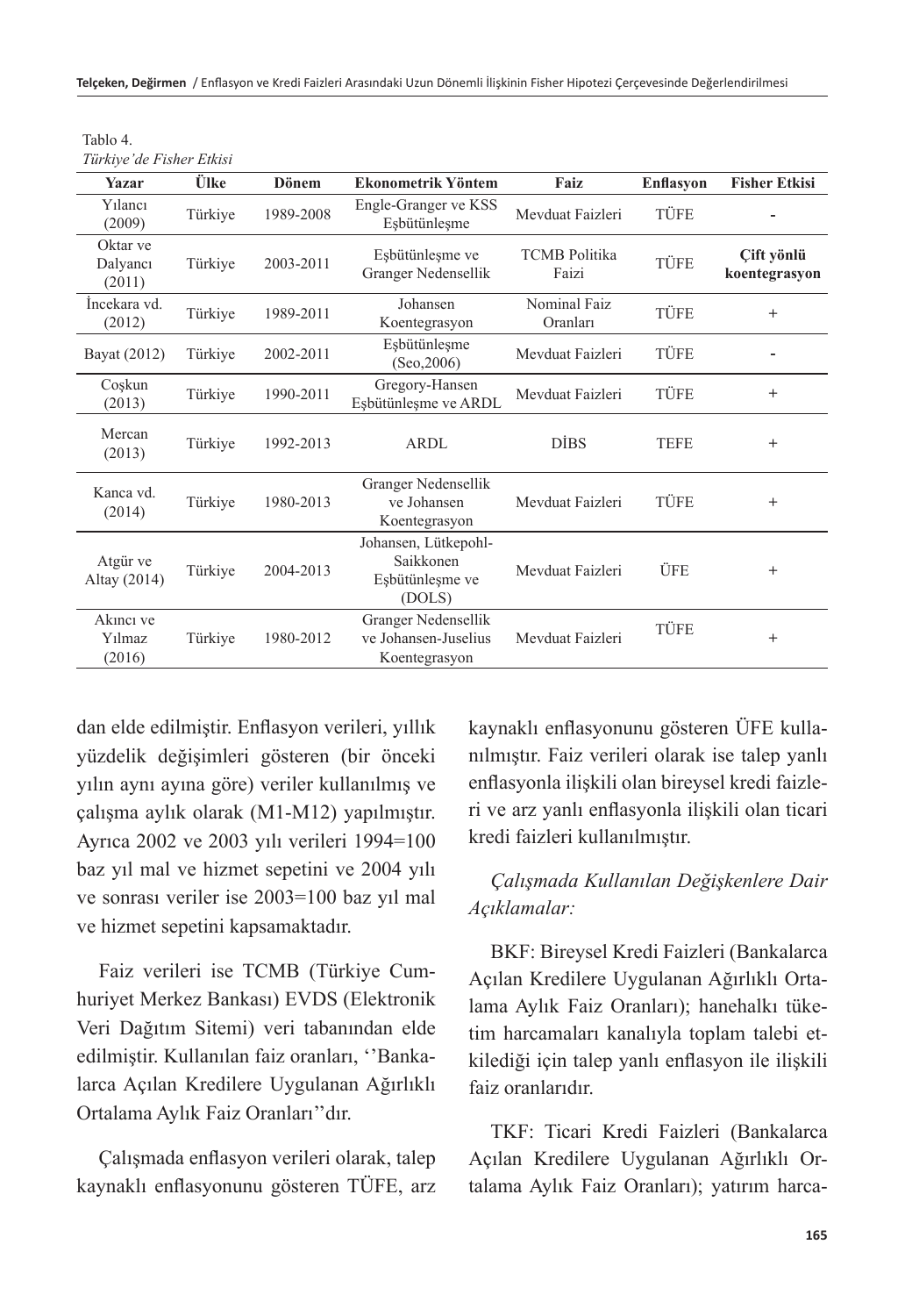maları kanalıyla hem toplam talebi hem de toplam arzı (çıktıyı) etkilediği için hem talep yanlı enflasyon hem de arz yanlı enflasyon ile ilişkili faiz oranlarıdır. Bu araştırmada, yalnızca arz yanlı enflasyon ile olan ilişkisi üzerinde durulmuştur. Kara vd. (2016), çalışmada ticari kredi faizlerinin belirlenmesinde arz yanlı fiyatlamanın daha baskın olduğunu işaret etmektedir (Kara vd. 2016: 20).

TÜFE-ÜFE: ÜFE, arz yanlı enflasyonun ölçümünde ve TÜFE ise talep yanlı enflasyonun ölçümünde kullanılmıştır. Bu araştırmada, bir önceki yılın aynı ayına göre ölçülen enflasyon oranları kullanılmıştır.

### **3.3. Ekonometrik Yöntem, Model ve Ampirik Bulgular**

Bu çalışmada yöntem olarak ekonometrik zaman serileri analizleri kullanılmıştır. Zaman serisi analizlerinde, ilk olarak değişkenlerden hangisinin neden ve hangisinin sonuç olduğunu ortaya koyan Granger nedensellik analizi yapılmıştır. Daha sonra ise değişkenler arasındaki uzun dönemli ilişkileri ortaya koyan Eşbütünleşme (co-integration) analizi yapılmıştır. Eşbütünleşme analizi olarak ARDL bound test uygulanmıştır. Ayrıca zaman serilerinde yapısal kırılmanın var olduğu dikkate alınmış ve yapısal kırılmalı birim kök testi yapılarak kırılma tarihleri belirlenmiş ve kukla (dummy) değişken yardımıyla ARDL bound testi yapılmıştır.

### **3.3.1. Serilerin Dönüşümü:**

Zaman serileri olası değişen varyans ve kısmen de otokorelasyona maruz kalma ihtimali olduğundan dolayı serilerin logaritmik dönüşümleri alınmaktadır (Tarı, 2016:376). Doğrusal regresyon modeline göre hata teriminin varyansı, bağımsız değişkendeki değişmelere göre değişmeyip sabit kalması gerekir. Ancak sabit varyans her zaman sağlanamayıp bağımsız değişkendeki değişmelere bağlı olarak değişmektedir (Tarı, 2016:169-170). Otokorelasyon ise hata teriminin birbirini izleyen değerleri arasında ilişki bulunması durumudur. Oysaki doğrusal regresyon modelinin varsayımına göre hata terimleri arasında herhangi bir ilişki olmaması gerekir. Zaman serilerinde periyot, aylık verilere dayanıyorsa otokorelasyon daha büyük, üç aylık verilerse daha küçük ve yıllık verilerse daha da küçüktür (Tarı, 2016:191-192). Bu çalışmada kullanılan veriler aylık verilere dayanmaktadır. Dolayısıyla, değişen varyans ve otokorelasyon etkilerini azaltmak için serilerin logaritmik dönüşümleri alınmıştır.

Doğan vd. (2016) faiz ve enflasyon oranları arasındaki nedensellik ilişkisini araştırdıkları çalışmalarında enflasyon ve faiz oranlarının logaritmik dönüşümlerini almışlardır. Saraçoğlu vd. (2015) sermaye akımları, döviz kurları, enflasyon ve faiz oranları arsındaki etkileşimi araştırdıkları çalışmalarında anlamlı sonuçlara ulaşabilmek için faiz oranları da dâhil tüm serilerin logaritmik dönüşümleri alınmıştır. Karahan ve Çolak (2017), enflasyon hedeflemesi altında Türkiye ekonomisinde faiz oranları ve döviz kuru ilişkisini araştırdıkları çalışmalarında sonuçların anlamlı ve doğru olabilmesi için faiz oranlarının logaritmik dönüşümü alınmıştır. Okur (2017), Türkiye'de döviz kuru ve faiz oranlarının enflasyon hedeflemesi üzerine etkisini araştırdığı çalışmasında faiz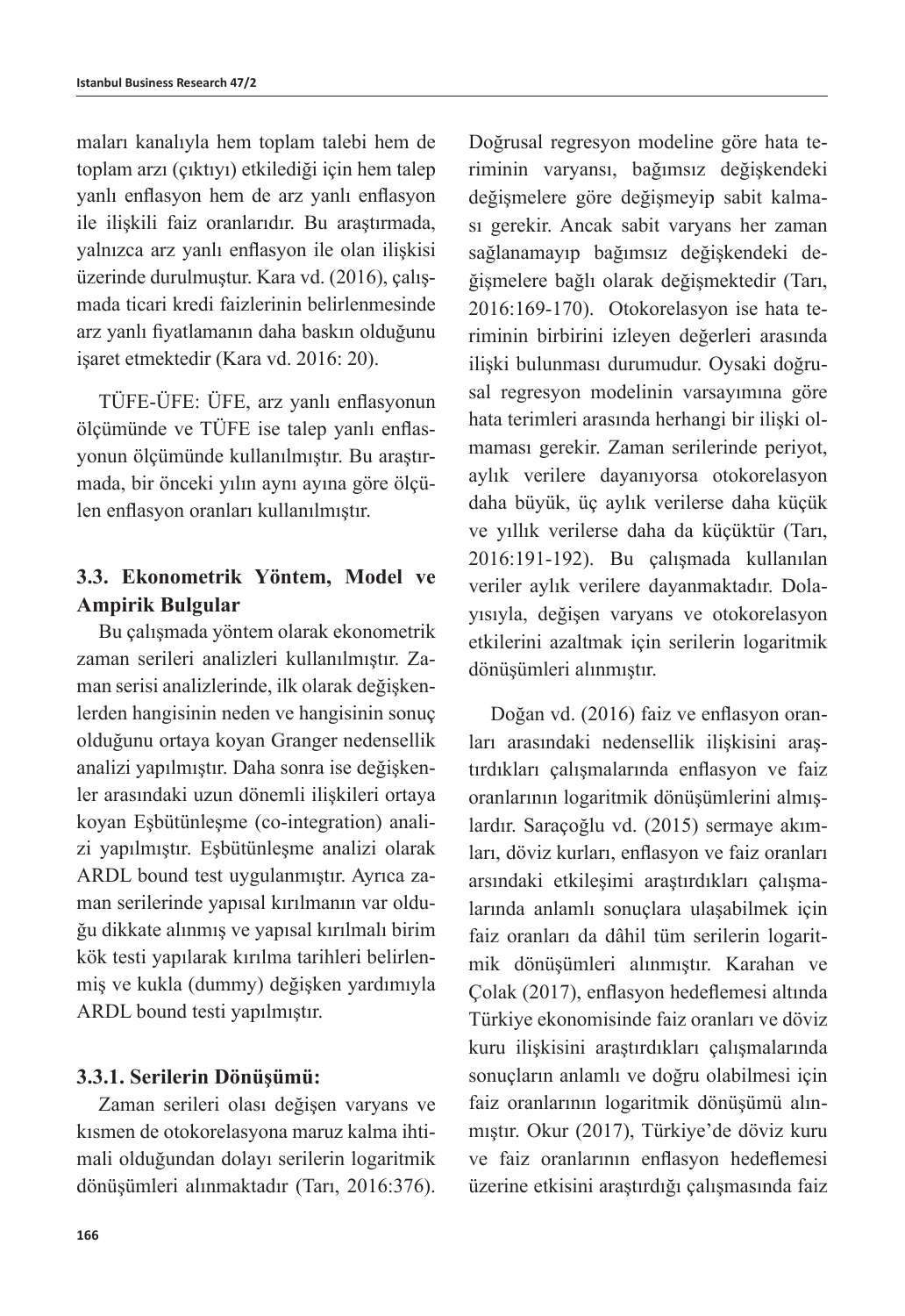oranları ve diğer serilerin logaritmik dönüşümleri alınmıştır.

Bu çalışmada, faiz oranlarının logaritması alınmaksızın oluşturulan ARDL denklemi sonucunda otokorelasyon bulgusuna ve ayrıca uzun dönem katsayılarının anlamsız olduğu bulgusuna ulaşılmıştır. Yukarıdaki çalışmalar ve otokorelasyon sorunu da dikkate alınarak bu çalışmada, faiz oranlarının logaritmik dönüşümü alınmıştır.

 Dolayısıyla çalışmada Ticari Kredi Faizleri, Bireysel Kredi Faizleri ve TÜFE serilerinin logaritmik dönüşümleri alınmıştır. Öte yandan ÜFE serisi, negatif değerler barındırdığı için serinin logaritması alınamamıştır. Bunun yerine, Drukker-Porqueras-Verme (2005) ve Khan-Senhadji (2001) kullandıkları yöntem kullanılmıştır. Bu yönteme göre enflasyon verileri negatif değer içeriyorsa serinin yarı-logaritmik dönüşümü alınmalıdır. Dolayısıyla enflasyon oranları 1'in altında ise, serinin sürekliliğinin sağlanması için yarı-logaritmik dönüşümü alınarak seri yeniden ölçeklendirilebilir3 (Kremer vd, 2011:7-8).

|                                      | Eğer $\pi \leq 1\%$ |
|--------------------------------------|---------------------|
| $\pi = \{\frac{\pi - 1}{ln(\pi)},\}$ | Eğer $\pi > 1\%$    |

### **3.3.2. Birim Kök Testi (ADF-Augmented Dickey Fuller) ve Bulgular:**

Nelson ve Plosser (1982), zaman serisi uygulamalarında kullanılan makroekonomik zaman serilerinin hemen hemen tümünde birim kökün var olduğunu iddia etmişlerdir. Birim kökün varlığı ya da yokluğu, bir dizi temel veri üretme sürecinin bazı özelliklerini belirlemeye yardımcı olur. Birim kökün yokluğu durumunda (durağan) zaman serileri, uzun dönemli sabit bir ortalama etrafında dalgalanmakta ve seriler zamana bağlı olmayan sonlu bir varyansa sahip olmaktadır. Buna karşılık durağan olmayan seriler, uzun dönemli deterministik bir yöne doğru dönme eğilimine sahip değildir ve serilerin varyansı zamana bağlı olarak değişmektedir (Atgür & Altay, 2014:527). Bu durumda değişkenler arasındaki ilişki gerçek olmaktan sahte bir regresyona neden olur. Dolayısıyla serileri birim kökten yani durağanlıktan arındırmak için bir takım testler geliştirilmiştir. Bu çalışmada ise Dickey ve Fuller (1981) tarafından ortaya konulan ADF (Augmented Dickey Fuller) birim kök analizi yapılmıştır.

Genişletilmiş Dickey Fuller(ADF) testi modelleri şöyledir:

$$
\Delta Y_t = \theta Y_{t-1} + \alpha_i \sum_{i=1}^m \Delta Y_{t-i} + U_t \tag{1}
$$

$$
\Delta Y_t = \theta Y_{t-1} + \alpha_i \sum_{i=1}^m \Delta Y_{t-i} + U_t \tag{2}
$$

 $\Delta Y_t = \beta_0 + \beta_1 t + \theta Y_{t-1} + \alpha_i \sum_{i=1}^m \Delta Y_{t-i} + U_t (3)$ 

(1) no'lu model sabit ve trend içermeyen model, (2) no'lu model sadece sabit içeren, (3) no'lu model ise sabit ve trend içeren modeldir. Yapılan testlere göre ortaya çıkan istatistikler MacKinnon (1996) kritik değerleriyle karşılaştırılır ve serinin sıfır hipotezi  $(H_0:\theta=0)$ , alternatif hipoteze karşı (*H1*:θ≠0) test edilir. Burada sıfır hipotezi serinin durağan olmadığını gösterirken alternatif hipotez serinin durağan olduğunu ifade etmektedir. Modelde ifade edilen, *m*; gecikme uzunluğunu, Δ; serilerin farkını göstermektedir (Doğan vd, 2015:8).

<sup>3</sup> Enflasyon oranı örneğin % 4.23 ise yarı logaritmik dönüşümünün alınması için E-Views'a girilen değer 4.23 olmalıdır. 0,0423 olarak girilen değerin logaritmik dönüşümü alınamaz.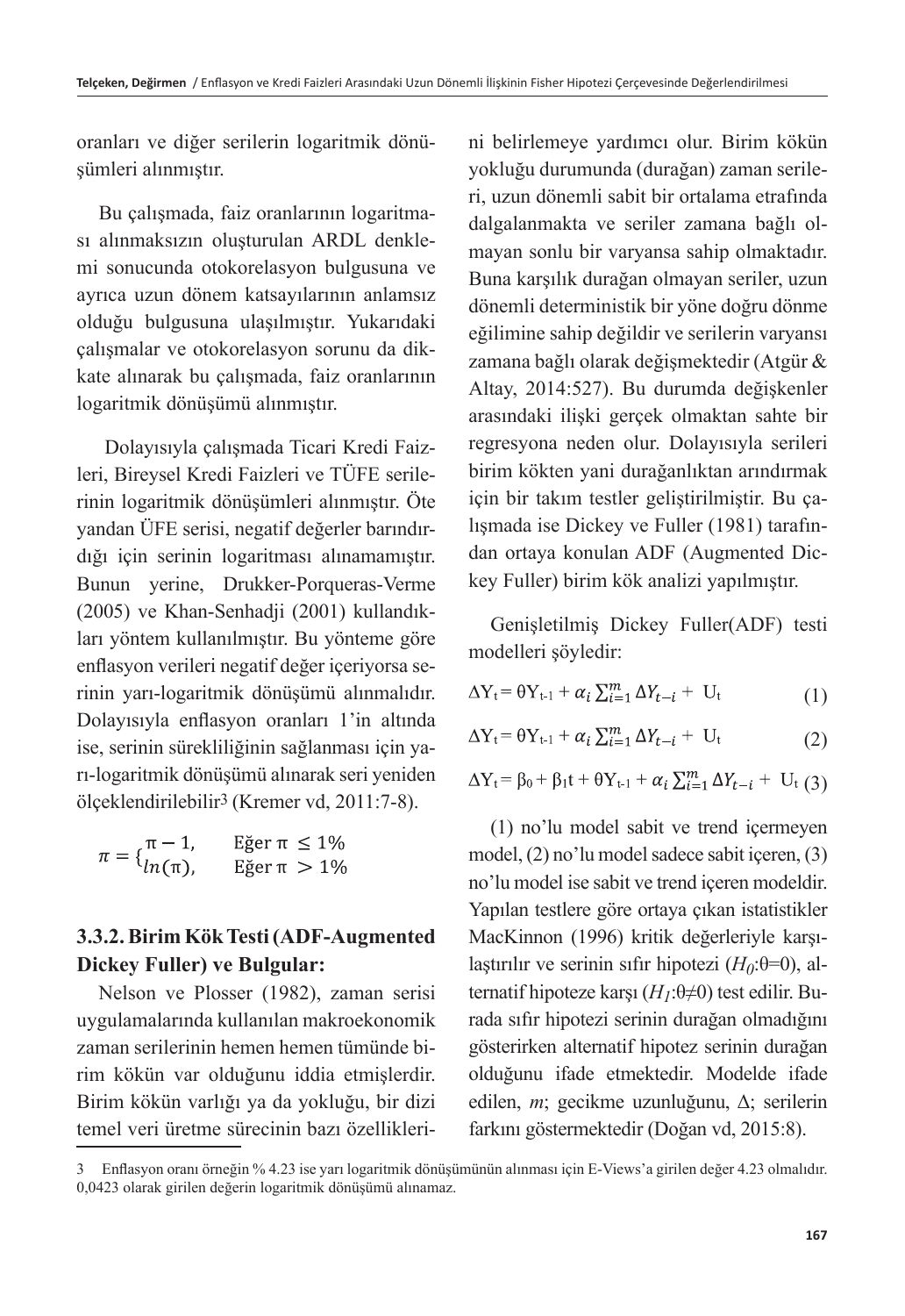Yapılan Augmented (Genişletilmiş) Dickey-Fuller birim kök testi sonrası ulaşılan sonuçlar aşağıdaki tablolarda gösterilmiştir. ADF testinde optimal gecikme uzunlukları Schwarz Bilgi Kriterine göre saptanmış ve gecikme uzunlukları tablolarda parantez içinde belirtilmiştir.

#### Tablo 5.

*ADF(Augmented Dickey-Fuller) Birim Kök Testi – Ticari Kredi Faizleri*

| Değişken ve Anlamlılık D. | Düzey        |                       | <b>Birinci Farki</b> |                       |  |
|---------------------------|--------------|-----------------------|----------------------|-----------------------|--|
|                           | <b>Sabit</b> | <b>Sabit ve Trend</b> | <b>Sabit</b>         | <b>Sabit ve Trend</b> |  |
| Logtkf<br>t-istatistiği   | $-2.9515(0)$ | $-1.0310(0)$          | $-7,0085(1)$         | $-11,9052(0)$         |  |
| %1                        | $-3.4635$    | $-4.0053$             | $-3.4639$            | $-4.0055$             |  |
| $\% 5$                    | $-2.8760$    | $-3.4327$             | $-2.8762$            | $-3.4329$             |  |
| %10                       | $-2.5745$    | $-3.1401$             | $-2.5746$            | $-3.1403$             |  |
| Olasılık Değeri           | 0.0414(0)    | 0.9362(0)             | 0.0000(1)            | 0.0000(0)             |  |

Tablo 6.

*ADF(Augmented Dickey-Fuller) Birim Kök Testi – Yurt İçi ÜFE*

| Değişken ve Anlamlılık D. | Düzey        |                       | <b>Birinci Farki</b> |                       |
|---------------------------|--------------|-----------------------|----------------------|-----------------------|
|                           | <b>Sabit</b> | <b>Sabit ve Trend</b> | <b>Sabit</b>         | <b>Sabit ve Trend</b> |
| Lnüfe<br>t-istatistiği    | $-4.7067(3)$ | $-4.6995(3)$          | $-5.0507(3)$         | $-7.0762(3)$          |
| %1                        | $-3.4641$    | $-4.0060$             | $-3.4642$            | $-4.0063$             |
| $\% 5$                    | $-2.8762$    | $-3.4331$             | $-2.8763$            | $-3.4333$             |
| %10                       | $-2.5747$    | $-3.1404$             | $-2.5747$            | $-3.1405$             |
| Olasılık Değeri           | 0.0001(3)    | 0.0009(3)             | 0.0000(3)            | 0.0000(3)             |

#### Tablo 7.

*ADF(Augmented Dickey-Fuller) Birim Kök Testi – Bireysel Kredi Faizleri*

| Değişken ve Anlamlılık<br><b>Düzevleri</b> | <b>Düzev</b> |                       | <b>Birinci Farki</b> |                       |  |
|--------------------------------------------|--------------|-----------------------|----------------------|-----------------------|--|
|                                            | <b>Sabit</b> | <b>Sabit ve Trend</b> | <b>Sabit</b>         | <b>Sabit ve Trend</b> |  |
| Logbkf<br>t-istatistiği                    | $-3.2907(1)$ | $-2.4609(1)$          | $-9.2114(0)$         | $-9.5487(0)$          |  |
| $\frac{9}{6}$ 1                            | $-3.4652$    | $-4.0076$             | $-3.4637$            | $-4.0055$             |  |
| $\% 5$                                     | $-2.8767$    | $-3.4339$             | $-2.8761$            | $-3.4329$             |  |
| %10                                        | $-2.5749$    | $-3.1408$             | $-2.5746$            | $-3.1403$             |  |
| Olasılık Değeri                            | 0.1266(1)    | 0.3473(1)             | 0.0000(0)            | 0.0000(0)             |  |

#### Tablo 8.

*ADF(Augmented Dickey-Fuller) Birim Kök Testi – TÜFE*

| Değişken ve Anlamlılık<br><b>Düzevleri</b> | <b>Düzev</b> |                       | <b>Birinci Farki</b> |                       |  |
|--------------------------------------------|--------------|-----------------------|----------------------|-----------------------|--|
|                                            | <b>Sabit</b> | <b>Sabit ve Trend</b> | <b>Sabit</b>         | <b>Sabit ve Trend</b> |  |
| Logtüfe<br>t-istatistiği                   | $-4.1862(1)$ | $-3.4582(1)$          | $-10.8681(0)$        | $-11.2289(0)$         |  |
| $\frac{9}{6}$ 1                            | $-3.4637$    | $-4.0055$             | $-3.4637$            | $-4.0055$             |  |
| $\frac{9}{6}$ 5                            | $-2.8761$    | $-3.4329$             | $-2.8761$            | $-3.4329$             |  |
| %10                                        | $-2.5746$    | $-3.1402$             | $-2.5746$            | $-3.1402$             |  |
| Olasılık Değeri                            | 0.0009(1)    | 0.0469(1)             | 0.0000(0)            | 0.0000(0)             |  |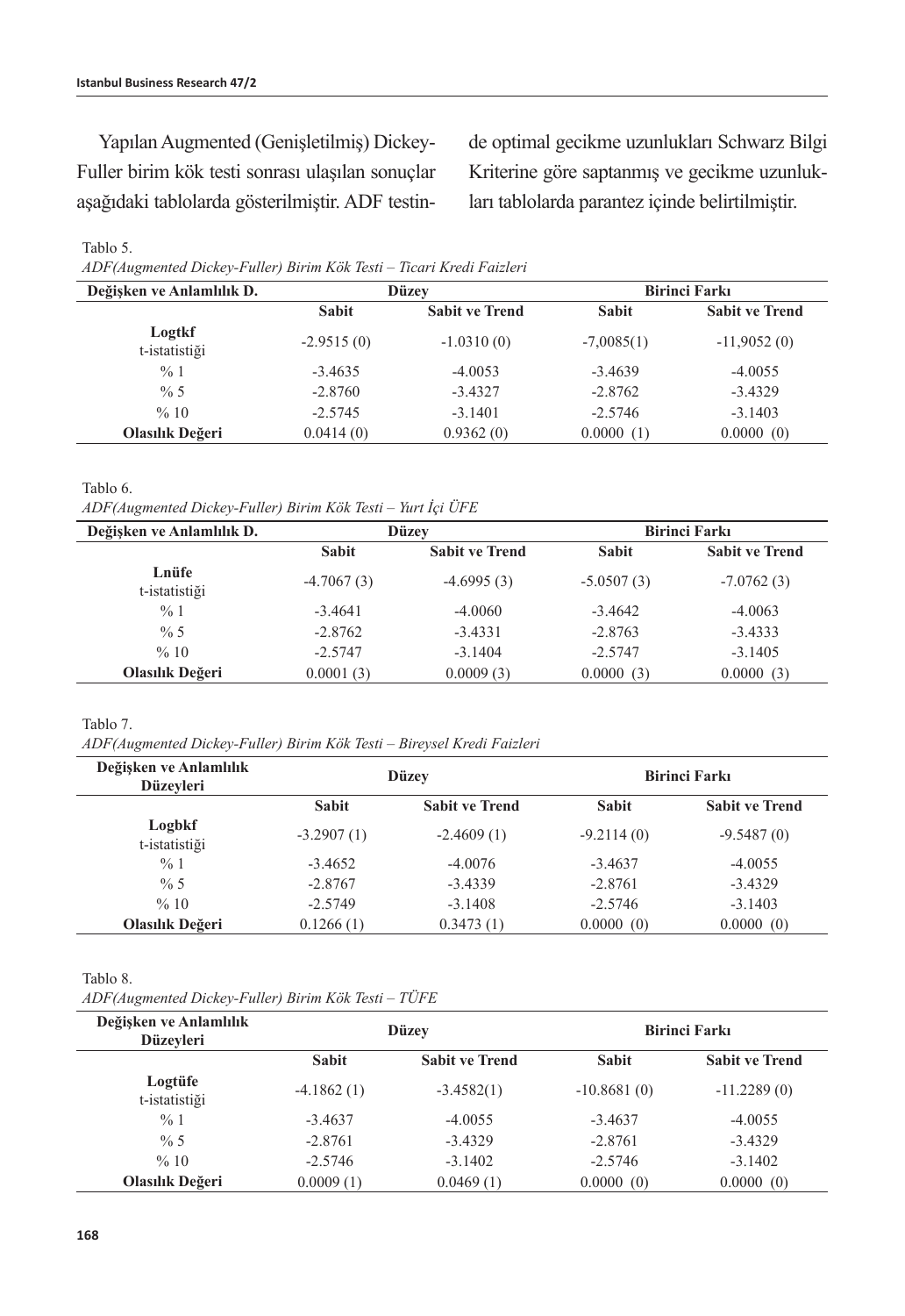Test sonuçlarına göre ticari kredi faizleri (logtkf\_d11) ve bireysel kredi faizleri (logbkf\_d11), düzey değerlerinde olasılık değerlerinin 0.05'ten büyük olduğu ve buna bağlı olarak durağan olmadıkları bulguna ulaşılmıştır. Yurt-içi ÜFE (lnüfe) ve TÜFE (logtüfe)'nin düzey değerlerinde olasılık değerlerinin 0.05'ten küçük olduğu için durağan oldukları sonucuna ulaşılmıştır.

### **3.3.3. Granger Nedensellik Testi ve Bulgular:**

Granger nedensellik testi uzun dönemli zaman serilerine uygulanabilmektedir. Bu teste serilerin durağan olmaları gerekmekte fakat aynı mertebeden durağan olma zorunluluğu yoktur. Ayrıca bu testte, ilişkilerdeki gecikmeli değişken sayısı da dikkate alınmalıdır (Tarı, 2016:437). ''Granger Nedensellik'' testi modeli şöyledir:

$$
\Pi_{t} = \alpha_{0} + \sum_{i=1}^{m} \alpha_{1} \pi_{t-i} + \sum_{i=1}^{m} \beta_{1} R_{t-i} + \varepsilon_{i} \qquad (4)
$$

$$
R_{t} = \beta_{0} + \sum_{i=1}^{m} \beta_{1} R_{t-i} + \sum_{i=1}^{m} \alpha_{1} \pi_{t-i} + \varepsilon_{i}
$$
 (5)

Burada Π enflasyonu, R faiz oranını α ve β gecikme katsayılarını, m gecikme derecesini gösterir. Genişletilmiş Dickey-Fuller (ADF) testi yapılarak serilerin durağanlığı

Tablo 9. *Optimal Gecikme Uzunluğu Belirleme (dlogtkf\_d11 ve lnüfe)*

test edilmiş ve hem ticari kredi faizleri hem de bireysel kredi faizlerinin düzey değerinde durağan olmadıkları sonucuna ulaşılmıştır. Dolayısıyla bu serilerin birinci farkları alınmış ve durağan hale getirilmiştir. Talep enflasyonunu ölçen TÜFE ve arz enflasyonunu ölçen ÜFE serilerinin her ikisi de düzey değerlerinde durağan oldukları için fark alınması işlemi uygulanmamıştır.

Daha sonra bireysel kredi faizleri (BKF) ile TÜFE serileri arasında ve ticari kredi faizleri (TKF) ile ÜFE serileri arasında VAR (Vektör Otoregresyon) analizi yapılmıştır. Bu analiz ile seriler arasındaki optimal gecikme uzunluğu belirlenmiştir. Ayrıca yapısal kırılmalı birim kök testi sonrasında kırılma noktasına bağlı olarak oluşturulan kukla (dummy) değişken VAR analizine dışsal değişken olarak dâhil edilmiştir.

Granger nedensellik sonuçlarına göre hem arz yanlı enflasyondan ticari kredi faiz oranlarına doğru hem de talep yanlı enflasyondan bireysel kredi faiz oranlarına doğru bir tek yönlü bir nedensellik ilişkisi bulunmaktadır. Bir başka deyişle enflasyondaki değişmeye bağlı olarak faiz oranları değişmektedir. Sonuç olarak, enflasyon oranı ba-

| Opumai Gecinine Ozunugu betirleme (alogin) u11 ve maje) |             |           |             |              |              |              |
|---------------------------------------------------------|-------------|-----------|-------------|--------------|--------------|--------------|
| Gecikme                                                 | LogL        | LR        | <b>FPE</b>  | AIC          | <b>SC</b>    | HO           |
| 0                                                       | $-4.141402$ | NА        | 0.003737    | 0.086152     | 0.154761     | 0.113947     |
|                                                         | 166.1638    | 333.4017  | 0.000643    | $-1.673691$  | $-1.536474*$ | $-1.618101*$ |
| 2                                                       | 171.5712    | 10.47151  | 0.000633    | $-1.688584$  | $-1.482759$  | $-1.605199$  |
| 3                                                       | 172.3287    | 1.450813  | 0.000656    | $-1.654271$  | $-1.379838$  | $-1.543092$  |
| 4                                                       | 182.2584    | 18.80866* | 0.000616    | $-1.717020$  | $-1.373978$  | $-1.578045$  |
|                                                         | 185.7776    | 6.591656  | 0.000619    | $-1.711933$  | $-1.300282$  | $-1.545163$  |
| 6                                                       | 190.8376    | 9.370334  | $0.000612*$ | $-1.723149*$ | $-1.242891$  | $-1.528585$  |
|                                                         | 192.8565    | 3.696023  | 0.000625    | $-1.702186$  | $-1.153318$  | $-1.479826$  |
| 8                                                       | 194.3977    | 2.788716  | 0.000642    | $-1.676166$  | $-1.058690$  | $-1.426012$  |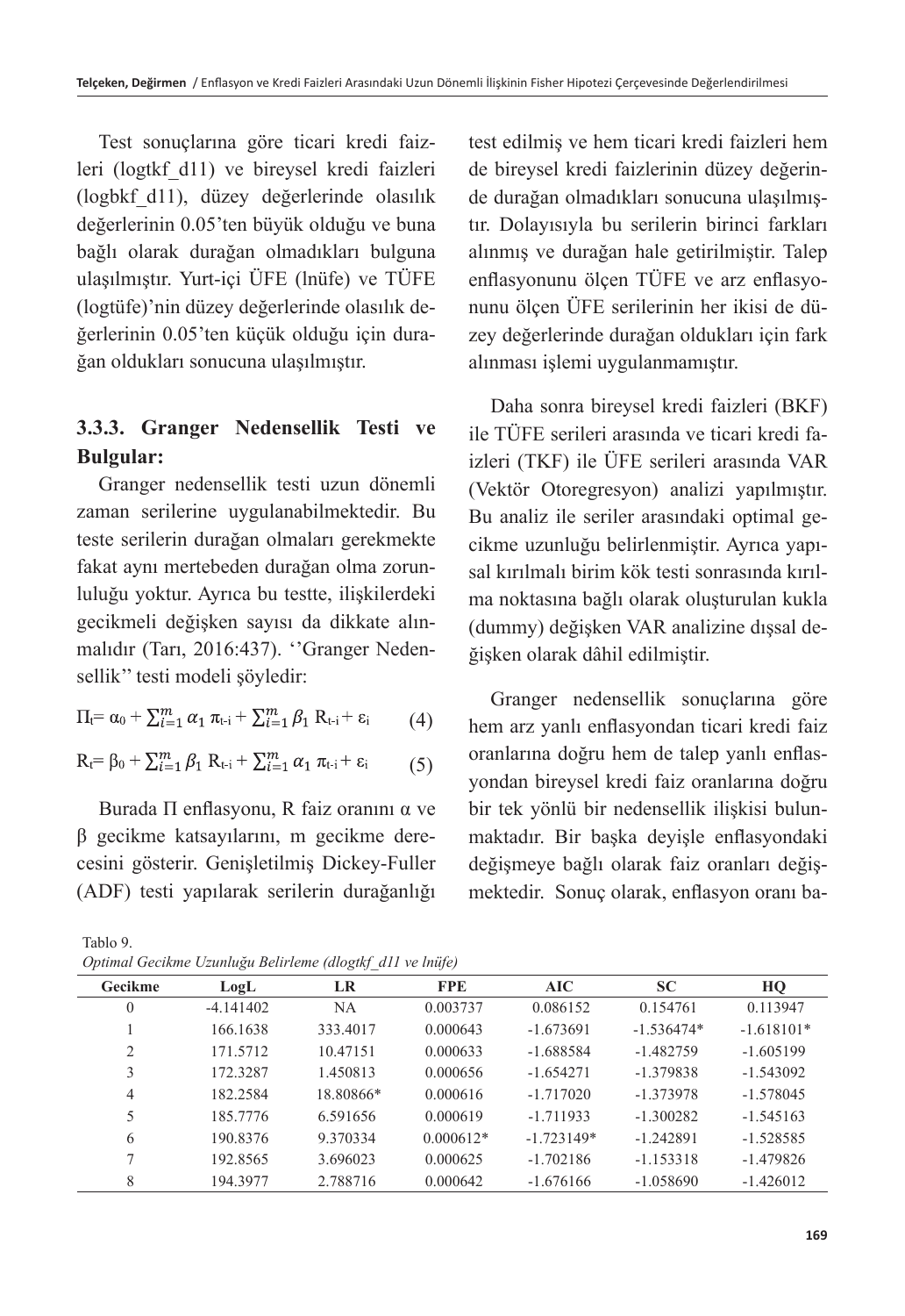|                |          | $\sim$ $-$ |              |              |              |              |
|----------------|----------|------------|--------------|--------------|--------------|--------------|
| Gecikme        | LogL     | LR         | <b>FPE</b>   | AIC          | SC           | HQ           |
| 0              | 213.8503 | NA         | 0.000364     | $-2.241803$  | $-2.207498$  | $-2.227905$  |
|                | 467.4607 | 499.1696   | $2.60e-0.5$  | $-4.883182$  | $-4.780270*$ | $-4.841490*$ |
| $\mathfrak{D}$ | 473.3167 | 11.40220   | 2.55e-05     | $-4.902823$  | $-4.731302$  | $-4.833335$  |
|                | 478.3080 | 9.612838*  | $2.52e-0.5*$ | $-4.913312*$ | $-4.673183$  | $-4.816030$  |
| 4              | 480.3991 | 3.983066   | 2.57e-05     | $-4.893112$  | $-4.584375$  | $-4.768035$  |
|                | 484.2923 | 7.333145   | $2.57e-0.5$  | $-4.891982$  | $-4.514636$  | $-4.739110$  |
| 6              | 488.1689 | 7.219870   | 2.58e-05     | $-4.890676$  | $-4.444721$  | $-4.710009$  |
|                | 491.5798 | 6.280395   | $2.59e-0.5$  | $-4.884442$  | -4.369879    | $-4.675980$  |
| 8              | 495.7652 | 7.617932   | $2.59e-0.5$  | $-4.886404$  | $-4.303233$  | $-4.650147$  |

Tablo 10. *Optimal Gecikme Uzunluğu Belirleme (dlogbkf\_d11 ve logtüfe\_d11)*

Tablo 11.

*Granger Nedensellik Testi (ÜFE-TKF)*

| Nedensellik Yönü   | F istatistiği | Olasılık Değeri |
|--------------------|---------------|-----------------|
| ÜFE<br>TKF         | 5.20354       | 0.0236          |
| 'TFE<br><b>TKF</b> | 2.69072       | 0.1026          |

**Not:** Yapılan VAR analizi ile optimal gecikme uzunluğu SC ve HQ kriterleri dikkate alınarak "1'' olarak belirlenmiştir. (ÜFE=lnüfe, TKF=dlogtkf\_d11)

#### Tablo 12.

*Granger Nedensellik Testi (TÜFE-BKF)*

| Nedensellik Yönü   | F istatistiği | Olasılık Değeri |
|--------------------|---------------|-----------------|
| TÜFE<br><b>BKF</b> | 4.48946       | 0.0046          |
| TÜFE<br>BKF        | 074999        | 0.5236          |

**Not:** Yapılan VAR analizi ile optimal gecikme uzunluğu LR, FPE ve AIC kriterleri dikkate alınarak "3'' olarak belirlenmiştir. (TÜFE=logtüfe\_d11, BKF=dlogbkf\_d11)

ğımsız, faiz oranının bağımlı değişken olduğu bulgusuna ulaşılmıştır.

### **3.3.4. Yapısal Kırılmalı Birim Kök Testi ve Bulgular:**

Bu çalışmada, Perron (1997) tarafından geliştirilen yapısal kırılmalı birim kök testi yapılmıştır. Perron (1997) yaklaşımı yapısal kırılmalı birim kök testinde, kademeli sapmalı Genişletilmiş Dickey-Fuller (Innovation Outlier ADF) test modeli kullanılmıştır. Çünkü bağımlı değişkenlerin (logtkf\_d11 ve logbkf\_d11) grafiklerine bakıldığında (Grafik 1 ve 2) ekonomideki şoklara bağlı olarak aşamalı bir şekilde kırılmalar göstermektedir.

Bir zaman serisinin düzeyinde meydana gelen bir değişim serinin zaman içerisinde göstermiş olduğu seyrin kırılma zamanından  $(T<sub>b</sub>)$  sonra benzer şekilde devam etmesi durumuna düzey değişimli yapısal kırılma denir (Sevüktekin ve Nargeleçekenler, 2010:402). Bir zaman serisini eğiminde meydana gelen bir değişim serinin zaman içerisinde göstermiş olduğu seyrin kırılma zamanından  $(T_h)$  sonra eğimindeki değişmeyi de içerecek şekilde devam etmesi durumuna eğim değişimli yapısal kırıl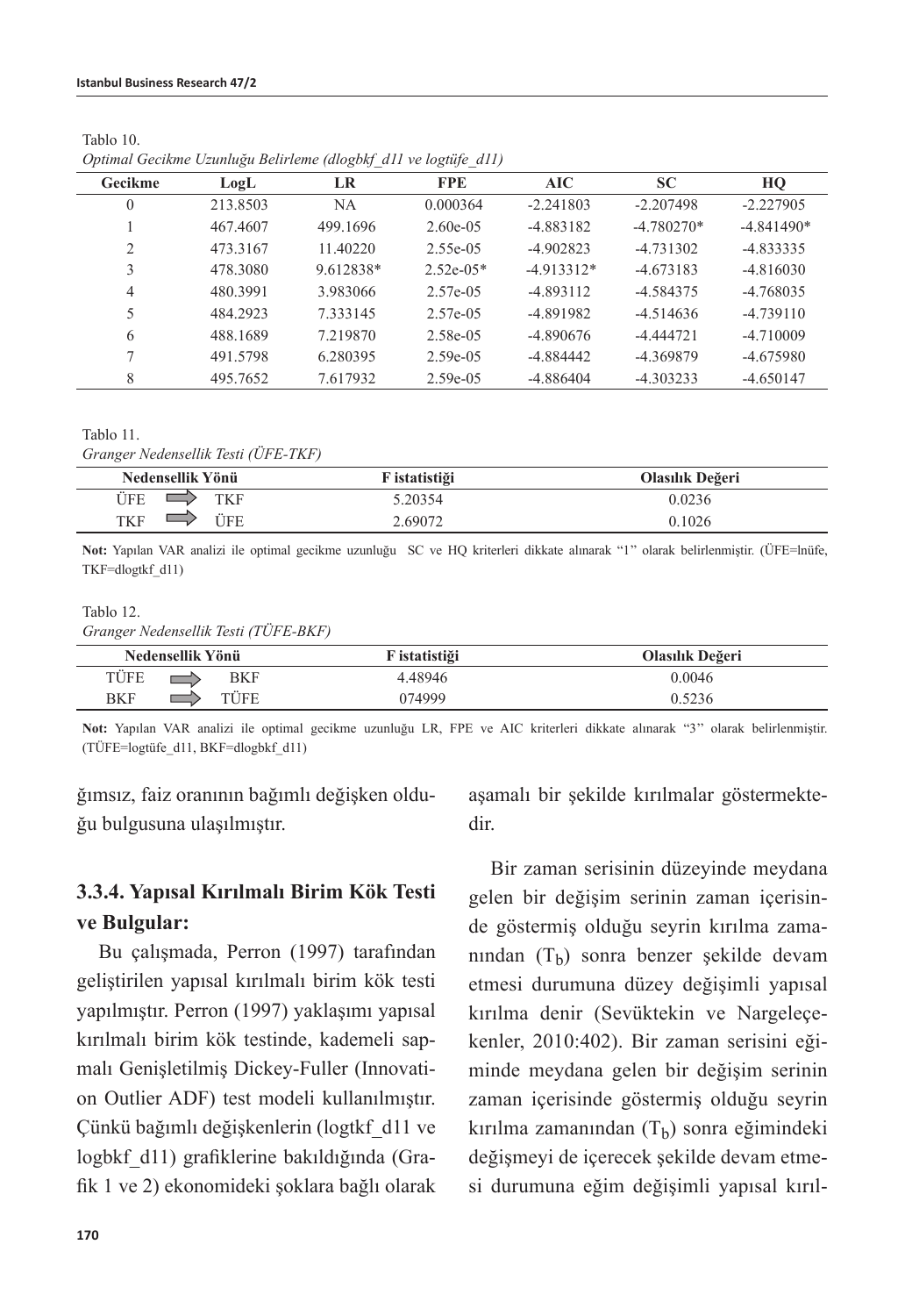ma denir (Sevüktekin ve Nargeleçekenler, 2010:403).

Dolayısıyla bağımlı değişkenlerin grafiklerine bakıldığında ( Grafik 1 ve 2) düzey ve eğimde kırılmalar içerdiği ve buna bağlı olarak düzey ve eğimde kırılma içeren Kademeli Sapmalı ADF modeli şöyledir:

$$
\Delta R_i = c + \alpha_1 \sum_{i=1}^m \Delta R_{i-i} + \alpha_2 \sum_{i=1}^m \Delta \pi_{i-i} + \beta_1 R_{i-1} + \beta_2 \pi_{i-1} + u_i
$$
 (7)

(7) no'lu denklemde R faiz oranını,  $DU_{t}$  $(T<sub>b</sub>)$  sabit kırılma değişkenini, DT<sub>t</sub>  $(T<sub>b</sub>)$ trend kırılma değişkenini,  $D_f(T_b)$  tek kırılmalı kukla değişkeni ve δ, λ, θ, β ise katsayıları gösterir.

Yapılan yapısal kırılmalı Augemented (Genişletilmiş) Dickey-Fuller birim kök testi sonrası ulaşılan sonuçlar aşağıdaki tablolarda gösterilmiştir. Yapısal kırılmalı ADF testinde optimal gecikme uzunlukla-

Tablo 13.

*Yapısal Kırılmalı Augmented Dickey-Fuller (Ticari Kredi Faizleri)*

| <b>Düzev</b>              |                 |                          |                          | <b>Birinci Farkı</b>     |            |                          |                          |                          |
|---------------------------|-----------------|--------------------------|--------------------------|--------------------------|------------|--------------------------|--------------------------|--------------------------|
| <b>Trend</b>              | Sabit           | Sabit ve<br><b>Trend</b> | Sabit ve<br><b>Trend</b> | Sabit ve<br><b>Trend</b> | Sabit      | Sabit ve<br><b>Trend</b> | Sabit ve<br><b>Trend</b> | Sabit ve<br><b>Trend</b> |
| Kırılma                   | Sabit           | Sabit                    | <b>Trend</b>             | Sabit ve<br><b>Trend</b> | Sabit      | Sabit                    | <b>Trend</b>             | Sabit ve<br><b>Trend</b> |
| Logtkf                    | $-3.0889$       | $-2.3507$                | $-3.3385$                | $-3.9882$                | $-13.0620$ | $-13.0288$               | $-12.3793$               | $-13.0375$               |
| t-istatist.               | (0)             | (0)                      | (2)                      | (2)                      | (0)        | (0)                      | (0)                      | (0)                      |
| %1                        | $-4.9491$       | $-5.3475$                | $-5.0674$                | $-5.7191$                | $-4.9491$  | $-5.3476$                | $-5.0674$                | $-5.7191$                |
| $\% 5$                    | $-4.4436$       | $-4.8598$                | $-4.5248$                | $-5.1757$                | $-4.4436$  | $-4.8598$                | $-4.5248$                | $-5.1757$                |
| %10                       | $-4.1936$       | $-4.6073$                | $-4.2610$                | $-4.8939$                | $-4.1936$  | $-4.6073$                | $-4.2610$                | $-4.8939$                |
| <b>Olasilik</b><br>Değeri | 0.6341          | P > 0.99                 | 0.5028                   | 0.5295                   | P < 0.01   | P < 0.01                 | P < 0.01                 | P < 0.01                 |
| Kırılma                   | 2018:           | 2009:                    | 2010:                    | 2010:                    | 2010:      | 2010:                    | 2018:                    | 2010:                    |
| Tarihi                    | M <sub>05</sub> | M1                       | M <sub>7</sub>           | M11                      | M11        | M11                      | M6                       | M11                      |



*TKF'nin Logaritmik Dönüşümü ve Mevsimsellikten Arındırılmış Hali*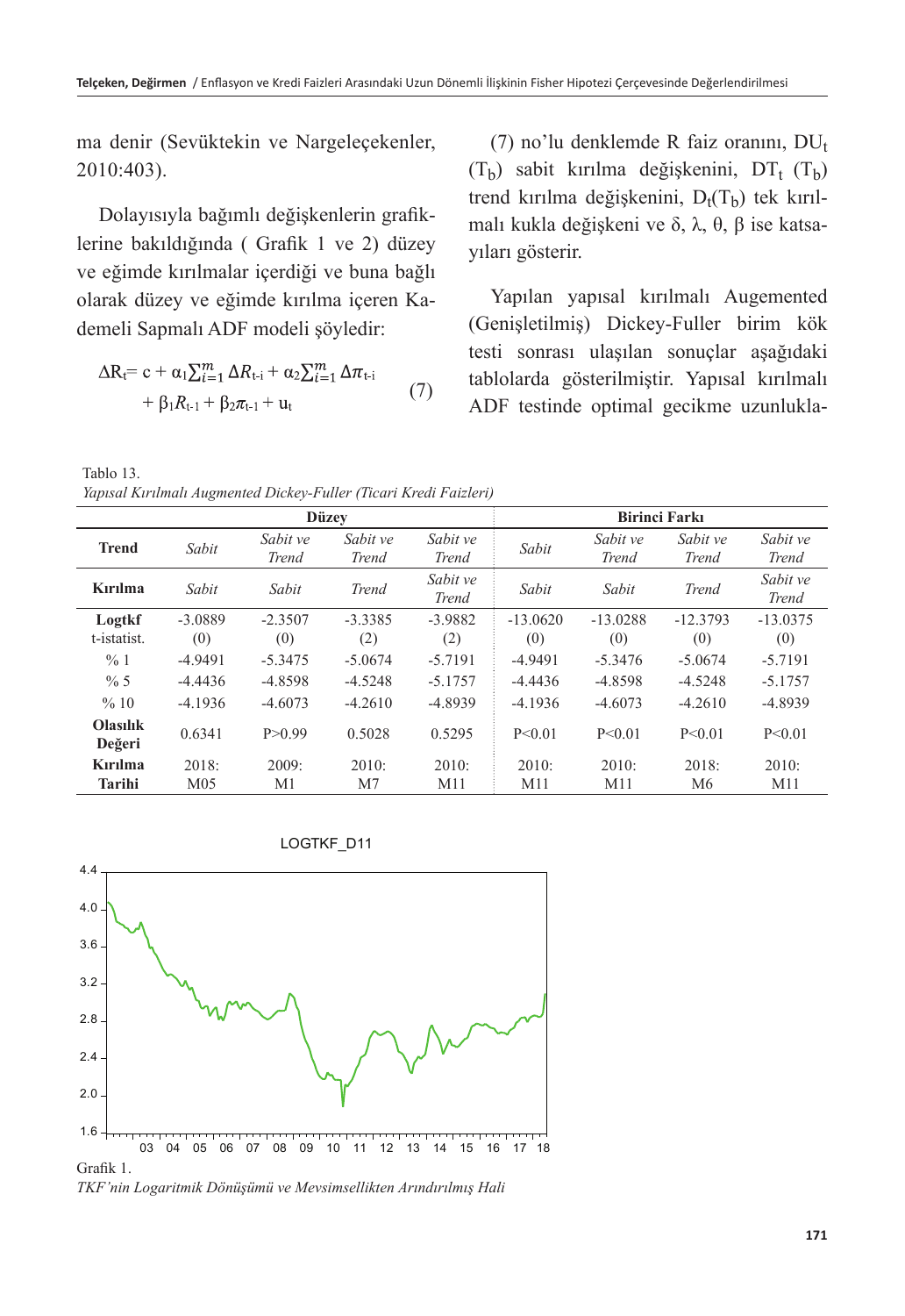

*BKF'nin Logaritmik Dönüşümü ve Mevsimsellikten Arındırılmış Hali*

rı Schwarz Bilgi Kriterine göre belirlenmiş ve gecikme uzunlukları tablolarda parantez içinde belirtilmiştir.

Yapısal kırılmalı birim kök testine göre ticari kredi faizleri serisinin düzey değerlerinde durağan olmadığı sonucuna ulaşılmış ve birinci farkı alınarak durağan hale getirilmiştir. Bu sonuçlara göre kırılma noktası 2010:M11 olarak belirlenmiştir. Çünkü serinin logaritmik dönüşümlü grafiğine (logtkf\_ d11) bakıldığında, bu tarihin uygun bir kırılma tarihi olduğu görülmektedir. Dolayısıyla bu seri için bir kukla (yapay) değişken oluşturulmuş ve ARDL koentegrasyon sınır testine Perron (1997) modeli dikkate alınarak içsel değişken olarak eklenmiştir.

Yapısal kırılmalı birim kök testine göre bireysel kredi faizleri serisinin düzey değerlerinde durağan olmadığı sonucuna ulaşılmış ve birinci farkı alınarak durağan hale getirilmiştir. Bu sonuçlara göre kırılma noktası 2006:M7 olarak belirlenmiştir. Dolayı-

|                           |                  |                          |                          | rapisai Kirilmali Augmentea Dickey-Fuller (Bireysel Kreat Faizleri) |                      |                          |                          |                          |  |
|---------------------------|------------------|--------------------------|--------------------------|---------------------------------------------------------------------|----------------------|--------------------------|--------------------------|--------------------------|--|
|                           |                  | <b>Düzev</b>             |                          |                                                                     | <b>Birinci Farkı</b> |                          |                          |                          |  |
| <b>Trend</b>              | Sabit            | Sabit ve<br><b>Trend</b> | Sabit ve<br><b>Trend</b> | Sabit ve<br><b>Trend</b>                                            | Sabit                | Sabit ve<br><b>Trend</b> | Sabit ve<br><b>Trend</b> | Sabit ve<br><b>Trend</b> |  |
| Kırılma                   | Sabit            | Sabit                    | <b>Trend</b>             | Sabit ve<br><b>Trend</b>                                            | Sabit                | Sabit                    | <b>Trend</b>             | Sabit ve<br><b>Trend</b> |  |
| Logbkf<br>t-istatist.     | $-3.8381$<br>(1) | $-3.5648$<br>(1)         | $-3.6792$<br>(1)         | $-3.8506$<br>(1)                                                    | $-10.2055$<br>(0)    | $-9.9965$<br>(0)         | $-9.6202$<br>(0)         | $-10.4499$<br>(0)        |  |
| %1                        | $-4.9491$        | $-5.3475$                | $-5.0674$                | $-5.7191$                                                           | $-4.9491$            | $-5.3476$                | $-5.0674$                | $-5.7191$                |  |
| % 5                       | $-4.4436$        | $-4.8598$                | $-4.5248$                | $-5.1757$                                                           | $-4.4436$            | $-4.8598$                | $-4.5248$                | $-5.1757$                |  |
| %10                       | $-4.1936$        | $-4.6073$                | $-4.2610$                | $-4.8939$                                                           | $-4.1936$            | $-4.6073$                | $-4.2610$                | $-4.8939$                |  |
| <b>Olasılık</b><br>Değeri | 0.2193           | 0.6525                   | 0.3121                   | 0.6181                                                              | P < 0.01             | P < 0.01                 | P < 0.01                 | P < 0.01                 |  |
| Kırılma                   | 2008:            | 2013:                    | 2010:                    | 2009:                                                               | 2006:                | 2006:                    | 2006:                    | 2006:                    |  |
| <b>Tarihi</b>             | M11              | M <sub>6</sub>           | M8                       | M5                                                                  | M <sub>7</sub>       | M <sub>7</sub>           | M <sub>7</sub>           | M <sub>7</sub>           |  |

*Yapısal Kırılmalı Augmented Dickey-Fuller (Bireysel Kredi Faizleri)*

Tablo 14.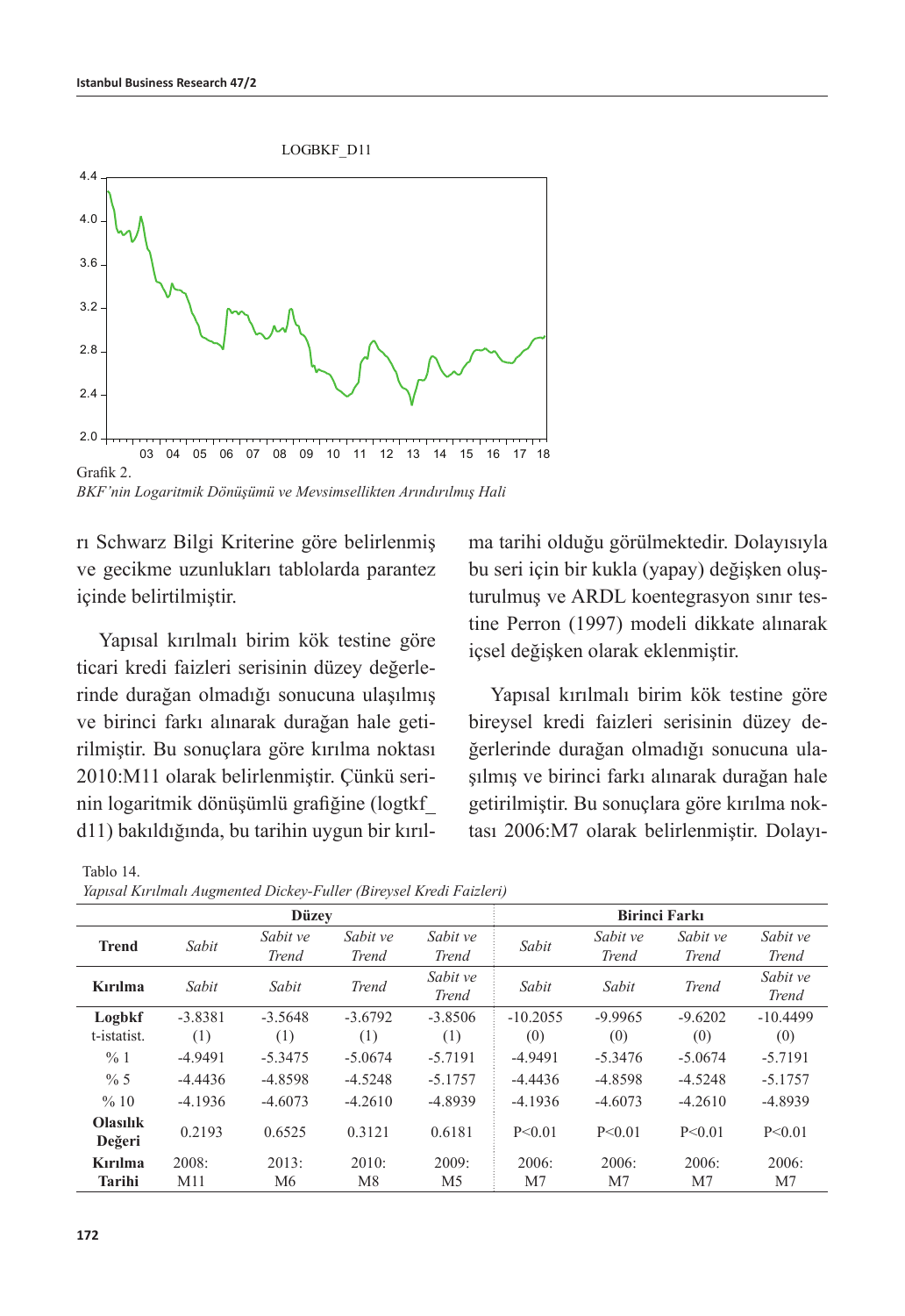sıyla bu seri için bir kukla (yapay) değişken oluşturulmuş ve ARDL koentegrasyon sınır testine Perron (1997) modeli dikkate alınarak içsel değişken olarak eklenmiştir.

### **3.3.5. ARDL Bound Eşbütünleşme Testi ve Bulgular:**

İktisadi zaman serileri bilindiği üzere birim kök barındırabilmekte yani durağan olamayabilmektedir. Geleneksel eşbütünleşme testlerinde ise örneğin Engle-Granger (1987), Johansen (1988) serilerin aynı mertebeden durağan olması gerekmektedir. Bu yöntemlere göre seriler aynı düzeyden durağan değilse koentegrasyon (değişkenler arasında uzun dönem denge ilişkisi) analizi yapılamaz.

Diğer taraftan, örneğin bir seri birim kök içeriyorsa farkının alınması gerekir. Bu durum gözlem kaybına neden olur ve dolayısıyla ampirik çalışmalarda ve politika önerilerinde hatalı sonuçlara yol açmaktadır. Bu sorunu çözmek için Pesaran, Shin ve Smith (2001), "ARDL Bound" esbütünleşme testini geliştirmişlerdir. ARDL testi ile eşbütünleşme analizi yapılabilmesi için serilerin aynı mertebeden durağan olmasına gerek yoktur. Yani, ARDL testi ile uzun dö-

| Tablo 15.                                                      |  |
|----------------------------------------------------------------|--|
| Optimal Gecikme Uzunluğu Belirleme (logbkf d11 ve logtüfe d11) |  |

nem analizi yapılırken seriler, I(0) veya I(1) seviyelerinde durağan olabilir. Dolayısıyla, ARDL yöntemi ile birim kök testine gerek kalmadan eşbütünleşme (uzun dönem denge) analizi yapılabilmektedir. ARDL sınır testi modeli denklemi şöyledir:

$$
R_t = \mu + \beta t + \alpha R_{t-1} + \delta DU_t(T_b) + \lambda DT_t(T_b)
$$
  
+ 
$$
\theta D_t(T_b) + \sum_{i=1}^k \psi_i \Delta R_{t-i} + \epsilon_t
$$
 (6)

 Burada R faiz oranı, Π enflasyon, m gecikme derecesi, u hata terimi, ∆ değişkenlerin birinci farkı, α<sub>1</sub> ve α<sub>2</sub> kısa dönem katsayıları,  $β_1$  ve  $β_2$  ise uzun dönem katsayılarını göstermektedir.

Değişkenler arasında uzun dönemli ilişkinin araştırılabilmesi için modelin otokorelasyon içerip içermediği incelenmiştir. Bunun için öncelikle VAR analizi yoluyla en uygun gecikme uzunlukları saptanmıştır. Ayrıca, yapısal kırılmalı birim kök testi ile elde edilen kukla değişken VAR analizine dışsal değişken olarak eklenmiştir. TÜFE ve BKF arasında kurulan VAR analizi sonucunda 6. Gecikme uzunluğu optimal gecikme uzunluğu olarak belirlenmiştir. ÜFE ve TKF arasında kurulan VAR analizi sonucunda ise 4. Gecikme uzunluğu optimal gecikme uzunluğu olarak belirlenmiştir.

| Gecikme        | LogL        | LR        | <b>FPE</b>   | AIC          | <b>SC</b>    | HO           |
|----------------|-------------|-----------|--------------|--------------|--------------|--------------|
| 0              | $-20.94788$ | NA        | 0.004458     | 0.262609     | 0.330968     | 0.290300     |
|                | 458.9414    | 939.5727  | 2.98e-05     | $-4.746751$  | $-4.610035$  | $-4.691369$  |
| $\mathfrak{D}$ | 478.3486    | 37.58876  | $2.53e-0.5$  | $-4.908933$  | $-4.703858*$ | $-4.825860*$ |
| 3              | 481.6865    | 6.394595  | $2.55e-0.5$  | $-4.901963$  | $-4.628529$  | $-4.791199$  |
| 4              | 484.5701    | 5.463656  | 2.58e-05     | $-4.890211$  | $-4.548419$  | $-4.751756$  |
|                | 490.1675    | 10.48785  | 2.54e-05     | $-4.907026$  | $-4.496876$  | $-4.740880$  |
| 6              | 496.2262    | 11.22459* | $2.48e-0.5*$ | $-4.928697*$ | $-4.450188$  | $-4.734860$  |
|                | 498.1111    | 3.452294  | 2.54e-05     | $-4.906433$  | $-4.359565$  | $-4.684905$  |
| 8              | 500.2062    | 3.793285  | $2.59e-0.5$  | -4.886381    | $-4.271156$  | $-4.637162$  |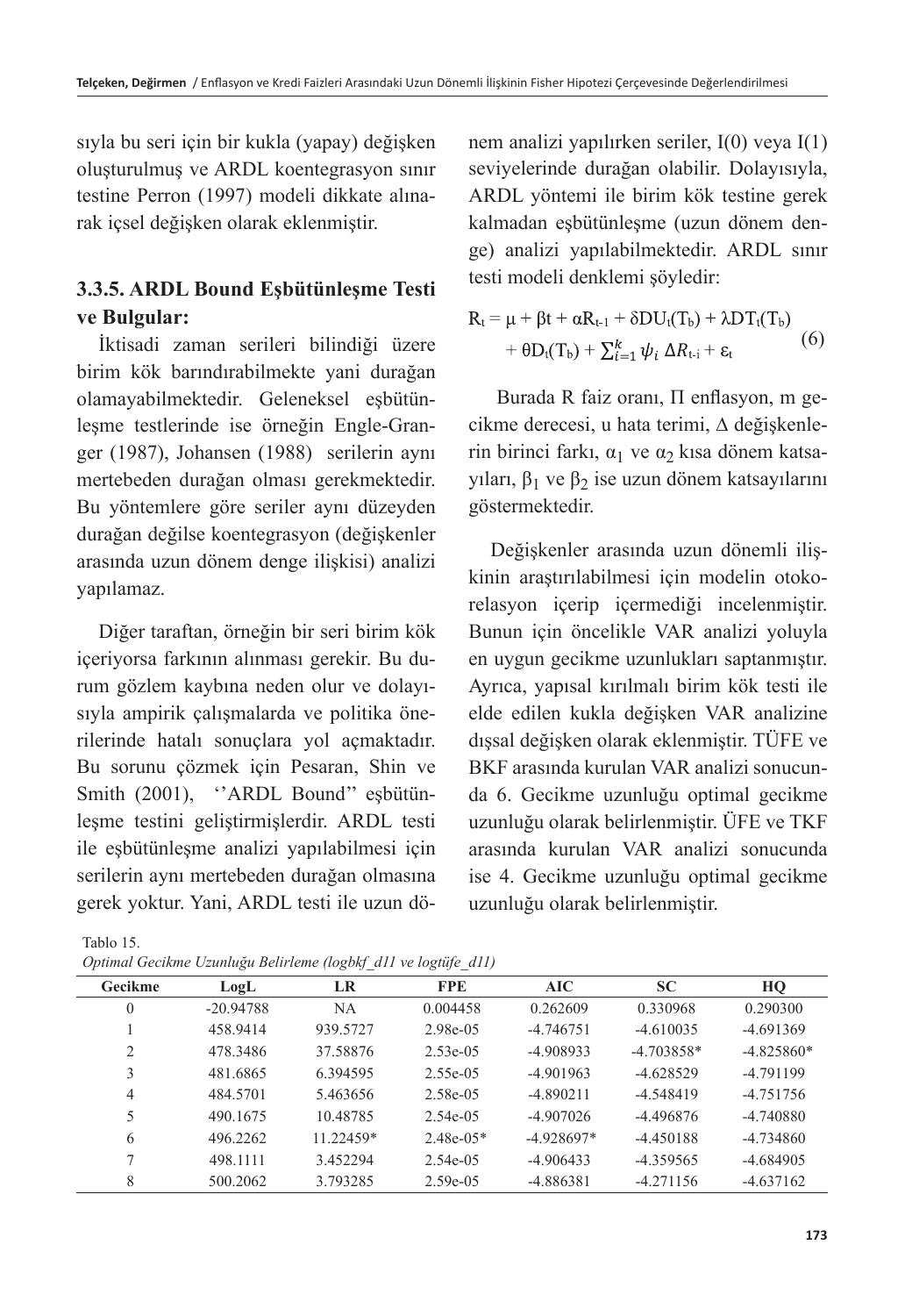Daha sonra ise ARDL denklemi oluşturularak modellerin otokorelasyon içerip içermediği test etmek için Breusch-Godfrey LM (Lagrange Multiplier) testi uygulanmıştır. Elde edilen sonuclarda uygun gecikme değerleri cercevesinde hem ÜFE ve TKF için oluşturulan ARDL denkleminde hem de hem TÜFE ve BKF için oluşturulan ARDL denkleminde F-istatistiği olasılık değerleri 0.05'ten büyük olduğu saptanmıştır. Yani, her iki modelin de otokorelasyon içermediği bulgusuna ulaşılmıştır.

Sonraki aşamada ise seriler arasında uzun dönemli eşbütünleşik ilişkinin varlığını sınayan ARDL (Gecikmesi Dağıtılmış Otoregresyon) Bound testi yapılmıştır. Tablo 19 ve 20'de eşbütünleşme testi sonuçları gösterilmektedir:

Elde edilen sonuçlara göre ÜFE'den TKF'ye doğru uzun dönemli eşbütünleşik bir ilişki olduğu saptanmıştır. Çünkü F-istatistiği değeri, bütün anlamlılık dü-

Tablo 16. *Optimal Gecikme Uzunluğu Belirleme (logtkf\_d11 ve lnüfe)*

| Gecikme      | LogL        | LR        | <b>FPE</b>  | AIC          | <b>SC</b>    | HQ           |
|--------------|-------------|-----------|-------------|--------------|--------------|--------------|
| $\mathbf{0}$ | $-335.5520$ | NA.       | 0.122270    | 3.574231     | 3.642590     | 3.601922     |
|              | 171.2794    | 992.3224  | 0.000615    | $-1.718730$  | $-1.582013*$ | $-1.663348*$ |
| 2            | 176.4927    | 10.09741  | 0.000607    | $-1.731502$  | $-1.526427$  | $-1.648429$  |
| 3            | 177.8135    | 2.530447  | 0.000624    | $-1.703301$  | $-1.429867$  | $-1.592537$  |
| 4            | 190.8850    | 24.76688* | $0.000567*$ | $-1.798789*$ | $-1.456997$  | $-1.660334$  |
| 5            | 192.2926    | 2.637567  | 0.000583    | $-1.771502$  | $-1.361351$  | $-1.605356$  |
| 6            | 195.0689    | 5.143457  | 0.000591    | $-1.758620$  | $-1.280112$  | $-1.564784$  |
|              | 197.8915    | 5.169804  | 0.000598    | $-1.746227$  | $-1.199360$  | $-1.524699$  |
| 8            | 199.4422    | 2.807430  | 0.000614    | $-1.720444$  | $-1.105218$  | $-1.471225$  |

Tablo 17.

*Breusch-Godfrey Otokorelasyon LM Testi (TÜFE ve BKF)*

| F- istatistiği | F-İst. Olasılık Değeri<br>(6,178) | $Obs^*R^2$ | $Ki-Kare(6)$ |
|----------------|-----------------------------------|------------|--------------|
| 0.860205       | 0.5254                            | 5.466655   | 0.4855       |

Tablo 18.

Breusch-Godfrey Otokorelasyon LM Testi (ÜFE ve TKF)

| F- istatistiği | F-Ist. Olasılık Değeri<br>(4,178) | $Obs^*R^2$ | Ki-Kare (4) |
|----------------|-----------------------------------|------------|-------------|
| 0.428610       | 0.7878                            | 1.850722   | 0.7632      |

#### Tablo 19.

*ARDL Sınır Koentegrasyon Testi (2002:M1-2017:M10, ÜFE-TKF)*

|                                                                            | F-istatistiği | Kritik Değerler | I(0) |      |
|----------------------------------------------------------------------------|---------------|-----------------|------|------|
|                                                                            | 9.766700      | %10             | 2.63 | 3.35 |
| ÜFE'den TKF'ye doğru uzun dönemli<br>esbütünleşik bir ilişki saptanmıştır. |               | % 5             | 3.10 | 3.87 |
|                                                                            |               | % 2,5           | 4.55 | 4.38 |
|                                                                            |               | $\frac{0}{0}$   | 4.13 | 5.00 |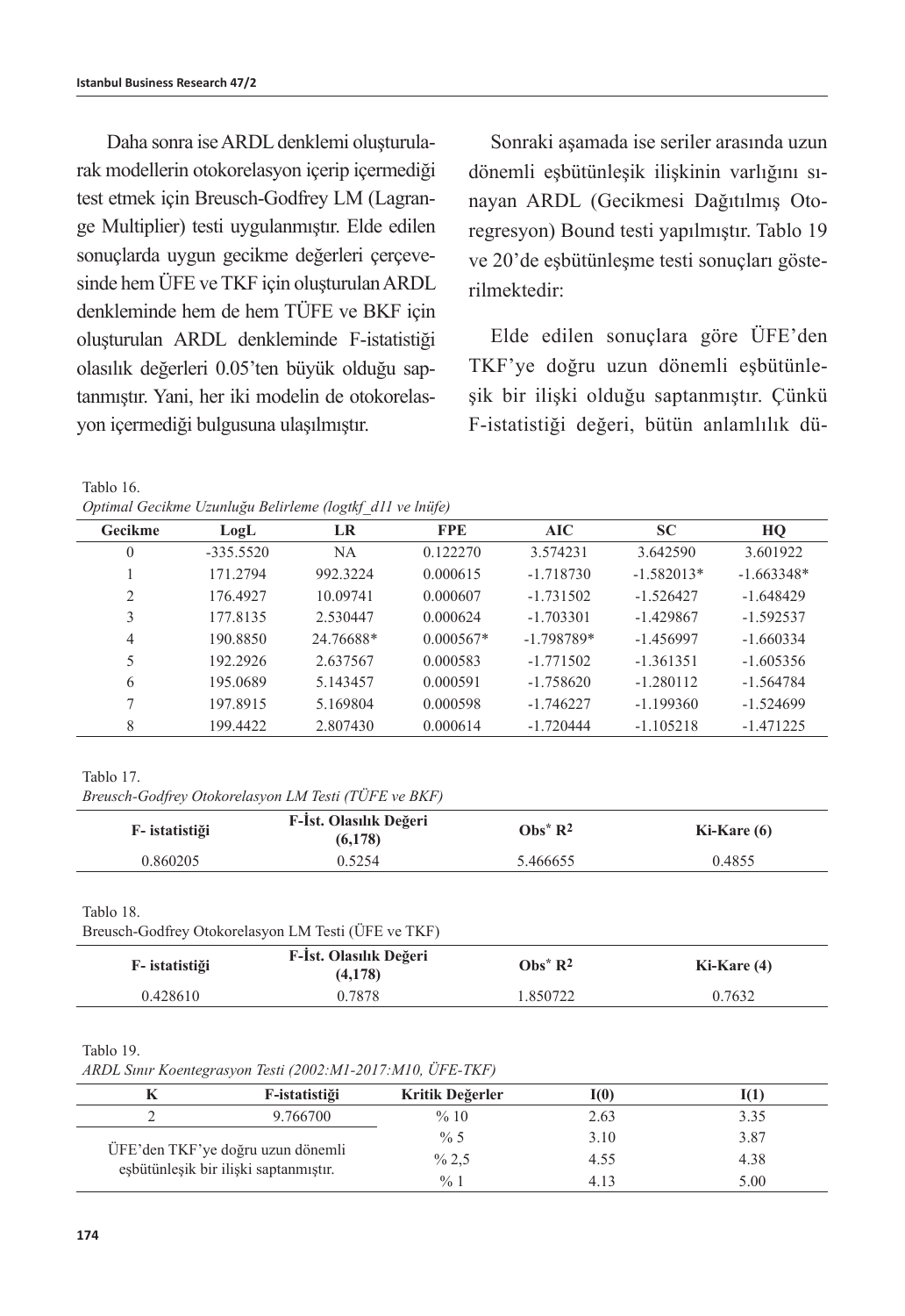| $\frac{1}{2}$                                                                 |               |                 |      |      |  |  |  |
|-------------------------------------------------------------------------------|---------------|-----------------|------|------|--|--|--|
|                                                                               | F-istatistiği | Kritik Değerler | I(0) |      |  |  |  |
|                                                                               | 2.933914      | %10             | 3.35 | 4.02 |  |  |  |
| TÜFE'den BKF'ye doğru uzun dönemde<br>esbütünlesik bir ilişki bulunamamıştır. |               | $\% 5$          | 3.10 | 3.87 |  |  |  |
|                                                                               |               | % 2,5           | 4.55 | 4.38 |  |  |  |
|                                                                               |               | $\frac{0}{0}$ 1 | 4.13 | 5.00 |  |  |  |

Tablo 20.

*ARDL Sınır Koentegrasyon Testi (2002:M1-2017:M10, TÜFE-BKF)*

Tablo 21. *ARDL(2, 4, 3) Koentegrasyon Formu*

| Değişkenler          | Katsayılar                                                    | <b>Standart Hata</b> | t-istatistiği | Olasılık Değerleri |  |  |
|----------------------|---------------------------------------------------------------|----------------------|---------------|--------------------|--|--|
| $D (LOGTKF DI1(-1))$ | 0.181025                                                      | 0.071131             | 2.544968      | 0.0118             |  |  |
| D(LNUFE)             | 0.027394                                                      | 0.007153             | 3.829759      | 0.0002             |  |  |
| $D(LNUFE(-1))$       | $-0.000998$                                                   | 0.007187             | $-0.138925$   | 0.8897             |  |  |
| $D(LNUFE(-2))$       | $-0.005306$                                                   | 0.007126             | $-0.744542$   | 0.4575             |  |  |
| $D(LNUFE(-3))$       | $-0.021601$                                                   | 0.007405             | $-2.917035$   | 0.0040             |  |  |
| D(DUMMY)             | $-0.321005$                                                   | 0.043295             | $-7.414438$   | 0.0000             |  |  |
| $D(DUMMY(-1))$       | 0.245220                                                      | 0.049835             | 4.920628      | 0.0000             |  |  |
| $D(DUMMY(-2))$       | $-0.112819$                                                   | 0.045927             | $-2.456498$   | 0.0150             |  |  |
| $CointEq(-1)$        | $-0.050566$                                                   | 0.008012             | $-6.311318$   | 0.0000             |  |  |
|                      | CointEq=LOGTKF $D11 - (0.4503*LNUFE + 0.0717*DUMMY + 1.8347)$ |                      |               |                    |  |  |
|                      |                                                               |                      |               |                    |  |  |

Tablo 22. ARDL*(2, 4, 3) Uzun Dönem Katsayıları*

| Değişkenler  | Katsayılar | <b>Standart Hata</b> | t-istatistiği | Olasılık Değerleri |
|--------------|------------|----------------------|---------------|--------------------|
| LNÜFE        | 0.450306   | 0.080993             | 5.559802      | 0.0000             |
| <b>DUMMY</b> | 0.071651   | 0.169521             | 0.422665      | 0.6730             |
|              | 1.834735   | 0.232999             | 7.874449      | 0.0000             |

zeylerinde üst kritik değerden I(1) büyüktür. Dolayısıyla, arz yanlı-maliyet itişli enflasyondan ticari kredi faizlerine doğru uzun dönemli eşbütünleşik bir ilişki vardır. Bu bulgu, uzun dönemde enflasyondan faiz oranlarına doğru doğrusal (pozitif) bir ilişki olduğunu belirten Fisher hipotezini desteklemektedir. Diğer taraftan, talep yanlı enflasyondan bireysel kredi faizlerine doğru uzun dönemli eşbütünleşik bir ilişkiye rastlanmamıştır. Çünkü F-istatistiği değeri, bütün anlamlılık düzeylerinde alt kritik değerden I(0) küçüktür. Bu ise uzun dönemde enflasyondan faiz oranlarına doğru doğrusal (pozitif) bir ilişki olduğunu belirten Fisher hipotezini desteklememektedir.

Üretici Fiyat Endeksi ile Ticari Kredi Faizleri arasında uzun dönemde eşbütünleşik bir ilişki olduğu saptanmıştır. Bu serilerin ilişkin ARDL (2, 4, 1) modeli uzun dönem katsayıları Tablo 21 ve 22'de gösterilmektedir:

Koentegrasyon katsayısı -1 < CointEq(-1) < 0 arasında bulunduğundan anlamlıdır. Bu durum değişkenler arasında uzun dönemli eşbütünleşik bir ilişki olduğunu gösterir. Sonuç olarak, arz yanlı enflasyona (ÜFE) gelen % 1'lik bir şok faiz oranlarını (TKF) % 0,45 oranında etkilemektedir. Yani ÜFE % 1 ar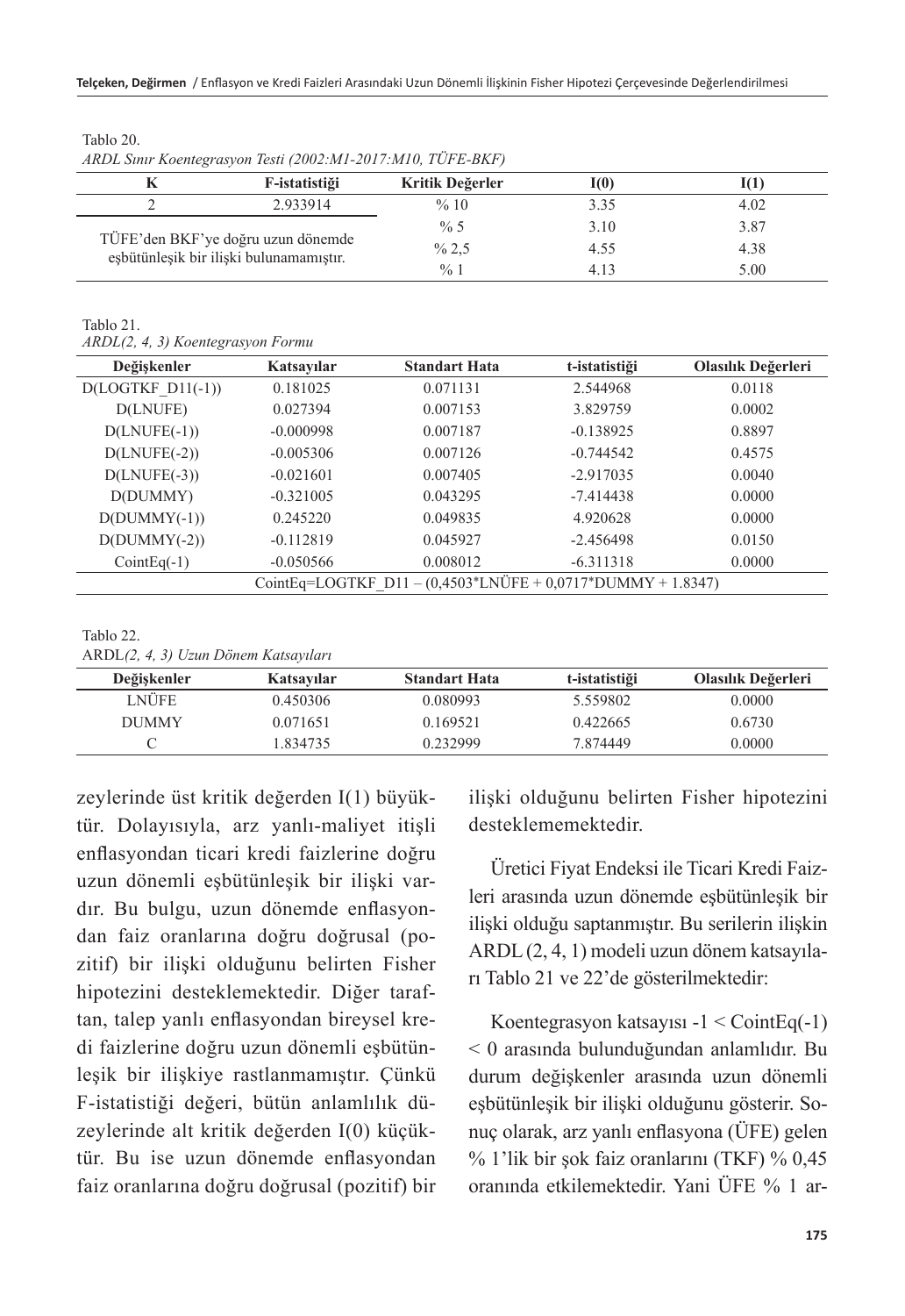tarsa, uzun dönemde ticari kredi faizlerini % 0,45 oranında arttırır. Bu sonuç, Irving Fisher (1930)'in ulaştığı sonuç gibi bire bir olmasa bile Fisher etkisini ortaya çıkarmaktadır.

#### **3.3.6. Etki-Tepki Fonksiyonları:**

Etki-Tepki analizi model içinde yer alan her bir değişkene sıra ile verilecek şoklar (hata payı) karşısında hem ilgili değişkenin hem de diğer değişkenlerin tepkilerini ölçüldüğü bir tekniktir. Böylece gelecekte meydana gelebilecek şok politikalar neticesinde, diğer değişkenlerin nasıl bir tavır alacakları ve ne şekilde tepki verilecekleri kestirilebilir (Bozkurt, 2007: 9).

Aşağıdaki grafiklerde ÜFE ve TKF'ye gelen 2 standart sapmalık şokların 48 dönemlik bir süreçte kendi şoklarına ve diğer değişkene ait şoklara verdikleri tepkiler gösterilmiştir. TKF'ye gelen 2 standart sapmalık şok kendisi üzerinde 5 dönemlik bir yüksek bir etki yaratırken, bu dönemden itibaren bu etki azalarak devam etmektedir. ÜFE'ye gelen 2 standart sapmalık bir şok TKF üzerinde 15 dönemlik bir yüksek etki yaratırken bu etki 15. dönemden itibaren azalmaya başlıyor ve uzun dönemde dahi bu etki devam etmektedir. TKF'ye gelen 2 standart sapmalık şok ÜFE üzerinde 3 dönemlik bir etkiye sahipken 26. Dönemde bu etki tamamen yok olmaktadır. ÜFE'ye gelen 2 standart sapmalık şok kendisi üzerinde 2 dönemlik yüksek bir etki yaratırken bu şok 2. dönem itibariyle azalıp 34. dönemde tamamen ortadan kalkmaktadır.

Bu sonuçlara göre ÜFE'ye gelen 2 standart sapmalık bir şok TKF üzerinde 15 dö-



*ÜFE ve TKF Etki-Tepki Grafikleri*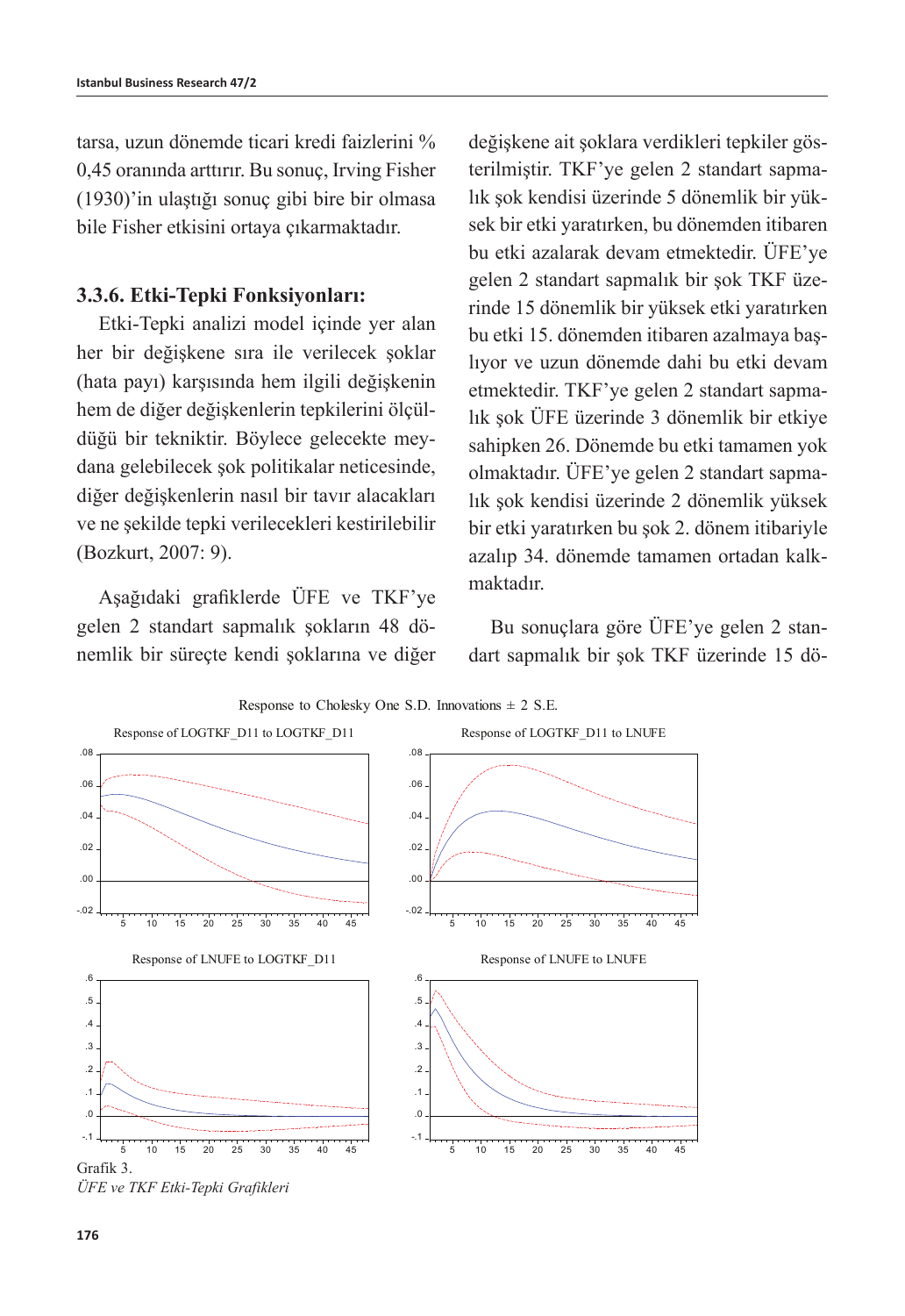**Telçeken, Değirmen** / Enflasyon ve Kredi Faizleri Arasındaki Uzun Dönemli İlişkinin Fisher Hipotezi Çerçevesinde Değerlendirilmesi

| Tablo 23.      | TKF Varyans Ayrıştırması |            |          | Tablo 24.      | ÜFE Varyans Ayrıştırması |            |          |
|----------------|--------------------------|------------|----------|----------------|--------------------------|------------|----------|
| Dönem          | <b>Standard hata</b>     | Logtkf d11 | Lnüfe    | <b>Dönem</b>   | <b>Standard hata</b>     | Logtkf d11 | Lnüfe    |
|                | 0.053474                 | 100.0000   | 0.000000 |                | 0.446955                 | 4.226300   | 95.77370 |
| $\overline{c}$ | 0.076747                 | 98.21569   | 1.784314 | $\overline{2}$ | 0.668621                 | 6.623209   | 93.37679 |
| 3              | 0.095965                 | 95.24006   | 4.759943 | 3              | 0.810723                 | 7.558207   | 92.44179 |
| 4              | 0.113210                 | 91.81121   | 8.188789 | 4              | 0.905848                 | 8.004123   | 91.99588 |
| 5              | 0.129156                 | 88.33878   | 11.66122 | 5              | 0.971752                 | 8.246208   | 91.75379 |
| 6              | 0.144066                 | 85.03346   | 14.96654 | 6              | 1.018533                 | 8.389799   | 91.61020 |
| 7              | 0.158054                 | 81.99019   | 18.00981 | $\overline{7}$ | 1.052289                 | 8.480217   | 91.51978 |
| 8              | 0.171176                 | 79.23993   | 20.76007 | 8              | 1.076917                 | 8.539458   | 91.46054 |
| 9              | 0.183468                 | 76.78021   | 23.21979 | 9              | 1.095020                 | 8.579283   | 91.42072 |
| 10             | 0.194959                 | 74.59261   | 25.40739 | 10             | 1.108394                 | 8.606486   | 91.39351 |
| 11             | 0.205679                 | 72.65218   | 27.34782 | 11             | 1.118310                 | 8.625230   | 91.37477 |
| 12             | 0.215658                 | 70.93248   | 29.06752 | 12             | 1.125680                 | 8.638190   | 91.36181 |

nem boyunca artarak ve 15.dönem sonrasında azalarak da olsa uzun dönemde devam etmesi Fisher etkisinin ortaya çıktığını göstermektedir.

#### **3.3.7. Varyans Ayrıştırması**

Varyans ayrıştırması, bir değişkene ilişkin öngörü hata varyansının, diğer değişkenler tarafından açıklanma oranıdır (Bozkurt, 2007:99). Varyans ayrıştırması sonucunda değişkenlerin her birinin varyansında meydana gelen değişmenin % kaçının kendi gecikmeleriyle, % kaçının ise diğer değişkenlerce açıklandığını araştırır. Değişkenlerin içsel ya da dışsal olup olmadıkları hakkında bir değerlendirme yöntemi olarak kullanılır (Tarı, 2016:469).

VDC (Variance Decomposition) sonuçlarına göre TKF'ye gelen bir şok sonrasında ilk dönemde kendi varyansının % 100'ü kendisi tarafından açıklanmaktadır. 12.döneme gelindiğinde ise yaklaşık % 29'u ÜFE 'den % 71'i kendisinden kaynaklanmakta iken 41. dönemde ise % 43'i ÜFE'den % 57'i kendisi tarafından açıklanmaktadır.

Diğer taraftan, ÜFE'ye gelen bir şokun ilk dönemde % 96'sı kendisi % 4 ise TKF tarafından kaynaklanmakta iken 12.döneme gelindiğinde ise yaklaşık % 91'ü kendisi % 8,6'si TKF tarafından kaynaklı olarak ortaya çıkmaktadır. Sonuç olarak, TKF'ye gelen şokların çoğunlukla ÜFE'den etkilendiği ancak ÜFE'ye gelen şokların ise minimal bir miktarda TKF'den etkilendiği sonucuna ulaşılmıştır. Bu sonuçlara göre maliyet itişliarz yanlı enflasyondan faiz oranlarına doğru uzun dönemde ortaya çıkan Fisher etkisi, etki-tepki fonksiyonlarını destekler bir biçimde kendini göstermektedir.

### **4. Sonuçlar ve Öneriler**

Yapılan Granger Nedensellik testi sonucunda TÜFE'den BKF'ye doğru tek yönlü ve ÜFE'den TKF'ye doğru tek yönlü nedensellik olduğu sonucuna ulaşılmıştır. Bu durum, enflasyonun bağımsız ve faizlerin ise bağımlı değişken olduğunu göstermektedir. Bu açıdan bakıldığında bu sonuçlar, değişkenlerin yönü itibariyle Fisher hipotezini teorik olarak desteklemektedir. Diğer taraftan,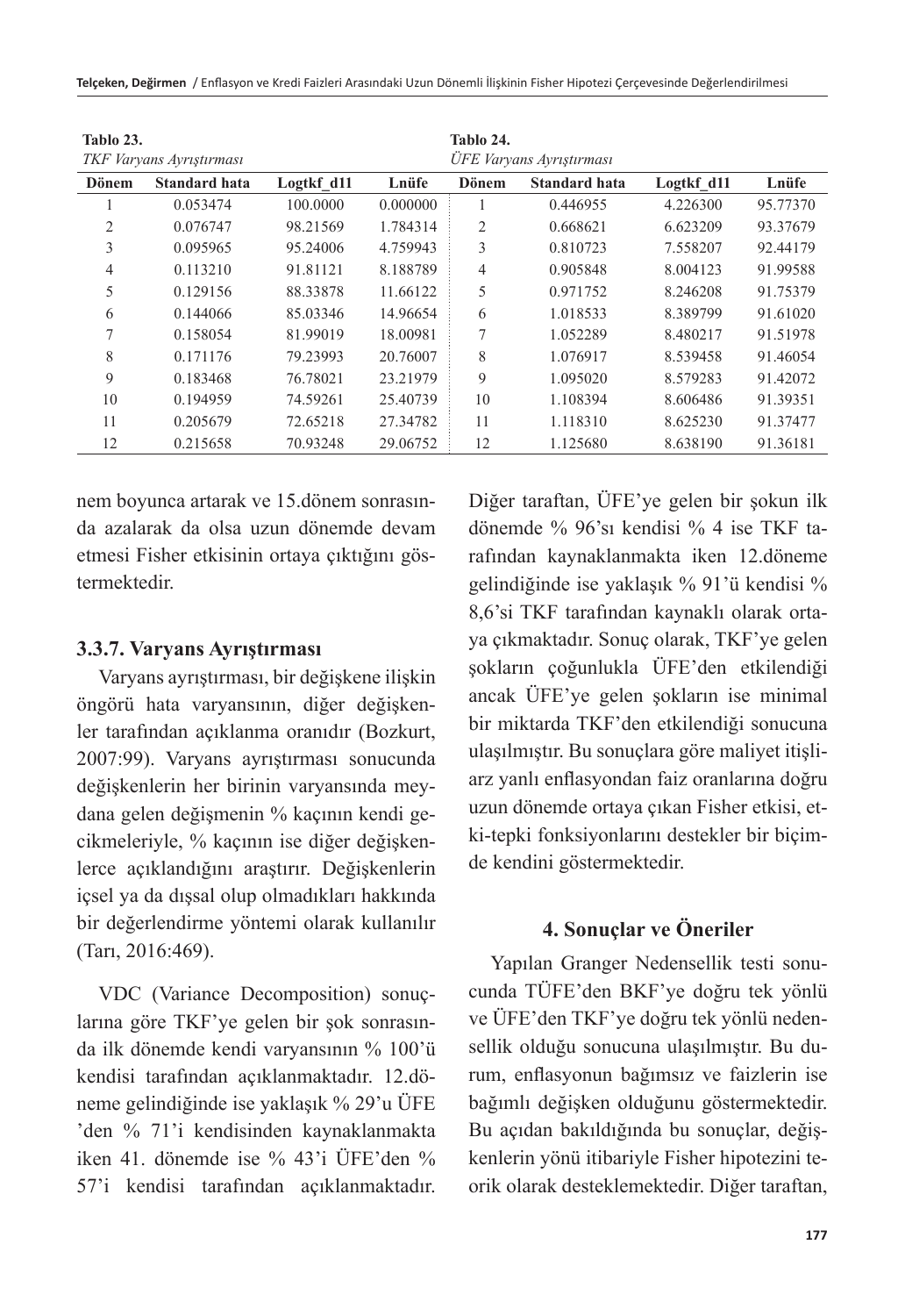yapısal kırılmayı dikkate alan uzun dönemli ARDL sınır koentegrasyon testi sonuçlarına göre ise TÜFE'den BKF'ye doğru uzun dönemli eşbütünleşik bir ilişki olmadığı sonuca ulaşılmıştır. ÜFE'den TKF'ye doğru ise uzun dönemli eşbütünleşik bir ilişki olduğu sonucuna ulaşılmıştır. Ancak bu eşbütünleşik ilişki Irving Fisher (1930)'in belirttiği gibi bire bir olarak gerçekleşmemektedir. Ulaşılan sonuca göre ÜFE'ye gelen % 1'lik bir şok TKF'yi % 0.45 oranında etkilemektedir.

Türkiye ekonomisi uzun dönemde dahi tam istihdama gelemediğinden talep çekişli enflasyonu ölçen TÜFE'den BKF'ye doğru geçişkenlik uzun dönemde koentegre olamamış ve uzun dönem Fisher etkisi ortaya çıkmamıştır. Dolayısıyla Türkiye ekonomisinin uzun dönemde eksik istihdamda kalmış ve TÜFE'deki beklenmeyen dalgalanmalar nedeniyle parasal değişkenlerdeki değişmeler reel değişkenlere tesir etmiştir. Dönem başı (ex-ante) beklenen TÜFE'ye göre ayarlanan nominal faiz oranları karşılığında TÜFE'nin dönem sonu (ex-post) beklenenin dışında gerçekleşmesi nedeniyle reel faiz oranlarının sabit kalmayıp dalgalanmasına neden olmuştur (Bkz. Ek 1). TÜFE'nin dönemler itibariyle öngörülenin dışında gerçekleşmesi ardında yatan neden, bu endeksini pür bir talep enflasyonu yansıtmaması ve ÜFE serisinin etkisi altında olmasından kaynaklanmaktadır. Döviz kurları, petrol fiyatları, gıda fiyatları gibi dışsal şoklara bağlı olarak ÜFE'den TÜFE'ye geçişkenlik etkisinden dolayı TÜFE ile nominal faiz oranındaki uzun dönem dengenin bozulmasına ve bu ise reel faiz oranlarına yansımasına neden

olmaktadır. Dolayısıyla bu sonuç, parasal değişkenlerin reel değişkenleri etkilediğini ve bu bağlamda Merkez Bankasının para politikalarıyla reel faiz oranları, reel ücretler, yatırımlar, tasarruflar, istihdam gibi reel değişkenleri etkileyebileceğini göstermektedir.

Arz yanlı-maliyet itişli (ÜFE) enflasyondan faiz oranlarına doğru uzun dönemli pozitif yönlü eşbütünleşik bir ilişki olduğu sonucuna ulaşılmıştır. Arz yanlı enflasyona gelen % 1'lik bir şok nominal faiz oranlarına % 0.45 oranında yansımaktadır. Ülkemizin ekonomik yapısını göz önüne alındığında, para birimi TL dışsal şoklar karşısında aşırı kırılgan bir yapıya sahiptir ve yatırımlarını finanse edecek yeterli iç tasarruf düzeyine sahip olmaması nedeniyle dış finansmana bağımlı bir yapıdadır. Dolayısıyla ani portföy çıkışları karşısında TL'nin kırılgan olması nedeniyle döviz kurlarına hemen yansıması ve bu ise arz yanlı enflasyonu ülkeye davet etmesi anlamına gelir ki, bu durumda Merkez Bankası bu beklenen enflasyonu dizginlemek için faiz oranlarını yükseltmek zorunda kalmaktadır. Bu durum, Fisher etkisinin ortaya çıkmasına neden olmaktadır.

TÜFE ve nominal faiz oranları arasında Fisher etkisini inceleyen Yılancı (2009), Bayat (2012) 'ın ulaştığı sonuçlar bu çalışmanın sonuçlarıyla benzerlik gösterirken, İncekara vd. (2012), Coşkun (2013), Kanca vd. (2014), Akıncı ve Yılmaz (2016)'ın ulaştığı bulgular bu çalışmanın sonuçlarıyla çelişmektedir. Bu çalışmanın sonuçlarıyla çelişen sonuçlara ulaşan çalışmalar arasındaki farkın nedeni kullanılan yöntem ve seri (çalışılan dönem) farkından kaynaklanmaktadır. Örneğin TÜFE ve nominal faiz oran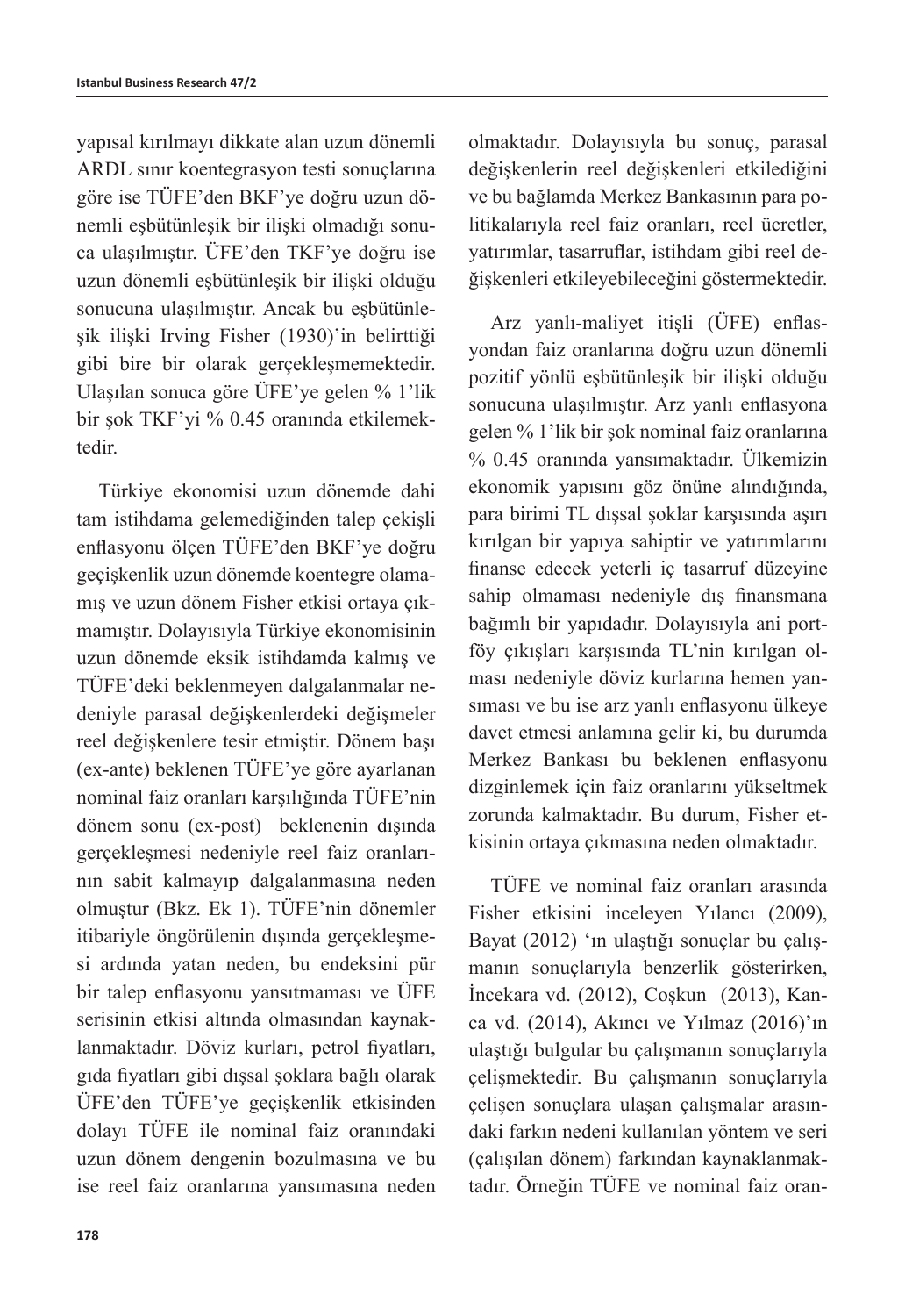ları arasındaki ilişkiyi inceleyen çalışmalardan Bayat (2012)'ın çalışması bu makalenin çalışılan dönemiyle benzer olup ulaşılan sonuçlar da benzerdir (Tablo 4).

ÜFE (TEFE) ve nominal faiz oranları arasında Fisher etkisini inceleyen Mercan (2013), Atgür ve Altay (2014)'ın ulaştığı bulgular, bu çalışmanın ulaştığı bulgularla benzerlik göstermektedir (Tablo 4). Bu sonuçlara göre, Türkiye ekonomisinde Fisher etkisinin ortaya çıkmasında genellikle dışsal şoklara bağlı olarak kendini gösteren maliyet itişli-arz yanlı enflasyonist etkilerin daha baskın olduğuna işaret etmektedir. Buna bağlı olarak, faiz oranları belirlenirken talep yanlı fiyatlamadan ziyade arz yanlı fiyatlamanın daha etkin olacağı yönündedir. Bu bağlamda, ÜFE'nin dikkate alınması daha rasyonel olacaktır.

Türkiye'de enflasyon baskısı genellikle dışsal şoklara bağlı olarak maliyet itişli unsurlardan ekonomiye kanalize olmaktadır. Dolayısıyla, Merkez Bankası, para politikası duruşunu sergilerken ''Parasal Koşullar Endeksini (MCI-politika faizi ve döviz kurlarının birlikte dikkate alınması durumu)'' dikkate alması gerektiği söylenebilir. Ayrıca Kara vd. (2015)'e göre küresel kriz sonrası sermaye akımlarının güçlenmesi ve oynaklığın artması geleneksel para politikası araçlarının etkinliğini azaltmış ve dış koşulların içeriye yansımalarını daha iyi ölçen göstergeleri takip etmenin önemini arttırmıştır. Dolayısıyla, sermaye akımları, varlık fiyatları, kredi koşulları, faiz türleri arasındaki farklar, risk primleri, borsa endeksleri, petrol fiyatları gibi değişkenleri ölçüt alan ''Finansal Koşullar Endeksi (FCI)''nin dikkate alınmasını gerekli kılmaktadır.

Türkiye ekonomisinin üretim yapısı ithalata bağımlı bir yapıdadır. Nitekim Türkiye ekonomisinin dönemler itibariyle ithalatının ortalama % 70'i ara malı ve hammadde, % 15-20'si yatırım mallarından oluşmakta ve toplam ithalatının % 85-90'ı girdi (üretim malı) alımını kapsamaktadır. Bu durum, para birimi uyumsuzluğuna (dövizle borçlanıp ulusal parayla kazanç sağlamak) bağlı olarak yatırımlarını finanse edecek yeterli iç tasarruf düzeyine sahip olamaması nedeniyle ülkemiz ekonomisini yüksek dış finansman bağımlı hale getirmekte ve dövize olan duyarlılığı arttırmaktadır. Bundan dolayı Türk Lirası, rezerv paralar (  $\hat{\mathbf{s}}, \hat{\mathbf{\epsilon}}, \hat{\mathbf{\epsilon}}$ ) karşısında aşırı kırılgan hale gelmektedir. Türk Lirasındaki bu kırılganlık, konjonktür ( para, maliye, kur ) politikalarının yanı sıra özellikle yapısal uyum politikalarıyla giderilebilir. Yapısal reformlarla yerli üretim teşvik edilmelidir ve böylece uzun vadede girdi imalatında karşılaştırmalı üstünlükler elde edilebilir. Böylelikle dış finansmana duyulan yüksek bağımlılık azaltılarak TL'nin kırılganlığı da azaltılabilir. Buna bağlı olarak, Türkiye ekonomisi istikrarlı bir yapıya kavuşabilir ve özellikle döviz kurları, fiyatlar genel seviyesi ve faiz oranları daha öngörülebilir ve istikrarlı bir düzeye ulaşabilir.

### **Referanslar**

- Akıncı M. ve Yılmaz Ö. (2016). Enflasyon-Faiz Oranı Takası: Fisher Hipotezi Bağlamında Türkiye Ekonomisi İçin Dinamik En Küçük Kareler Yöntemi. *Sosyoekonomi Dergisi*, 24(27), 33-55.
- Alimi, R.S. and Ofonyelu C.C. (2013). Toda-Yamamoto Causality Test Between Money Market Interest Rate and Expected Inflation: The Fisher Hypothesis Revisited. *European Scientific Journal*, 9(7), 125- 142.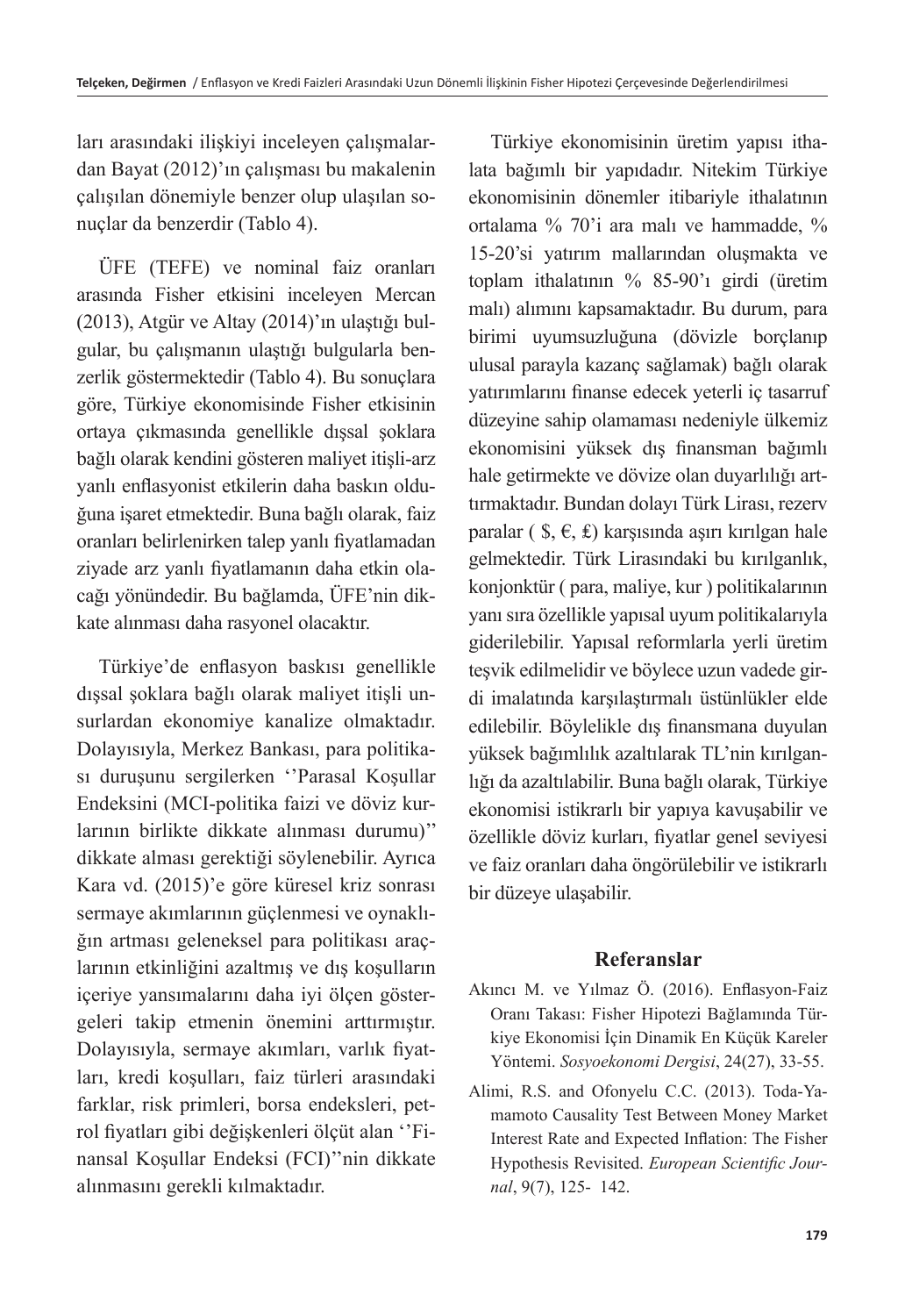- Altunöz U. (2018). Investigating the Presence of Fisher Effect for the China Economy. *Sosyoekonomi*, 26(35), 27- 40.
- Atgür, M. ve Altay, O.N. (2014). Enflasyon Ve Nominal Faiz Oranı İlişkisi: Türkiye Örneği (2004- 2013). *Celal Bayar Üniversitesi İİBF- Ekonomi ve Yönetim Dergisi*, 22(2), 521-533.
- Bayat, T. (2012). Türkiye'de Fisher Etkisinin Geçerliliği: Doğrusal Olmayan Eşbütünleşme Yaklaşımı. *Erciyes Üniversitesi İktisadi ve İdari Bilimler Fakültesi Dergisi,* 28, 47-60.
- Benazić, (2013). Testing The Fisher Effect In Croatia: An Empirical Investigation. *The 6th International Conference "The Changing Economic Landscape: Issues, Implications And Policy Options"*, *Economic Research Special Issue*, 83-102
- Bozkurt, H. (2007). *Zaman Serileri Analizi*. Bursa: Ekin Kitabevi
- Carneiro, F.G. , Ângelo, J. , Divino, C.A. and Rocha, C.H. (2002). Revisiting the Fisher Hypothesis for the Cases Argentina, Brazil and Mexico. *Applied Economics Letters***,** 9, 95-98.
- Coşkun, N. (2013). *Vergi Uyarlamalı Fisher Etkisi: Ekonometrik Bir Uygulama* (Yüksek lisans tezi, Mersin Üniversitesi, İktisat Anabilim Dalı, Mersin). <https://tez.yok.gov.tr/UlusalTezMerkezi> adresinden edinilmiştir.
- Doğan, B. , Eroğlu, Ö. ve Değer, O. (2015). Enflasyon ve Faiz Oranı Arasındaki Nedensellik İlişkisi: Türkiye Örneği. *Çankırı Üniversitesi İktisadi ve İdari Bilimler Dergisi*, 6(1), 405-425
- Eğilmez, M. (2016). *Ekonomide Analiz*, İstanbul: Remzi Kitabevi. 3.Baskı
- Fahmy, Y.A.F. and Kandil, M. (2003). The Fisher Effect: New Evidence and İmplications. *International Review of Economics & Finance*, 12(4), 451-465.
- Fisher, I. (1930). *The Theory of Interest*. New York, NY: Macmillan.
- Ito, T. (2009). Fisher Hypothesis in Sweden: An Analysis of Long-Term Interest Rates Under Regime of Inflation Targeting. *Review of Integrative Business Research*, 5(3), 283-295
- İncekara A. , Demez S. and Ustaoğlu M. (2012). Validity of Fisher Effect for Turkish economy: Cointegration Analysis. *Procedia - Social and Behavioral Sciences,* 8th International Strategic Management Conference 58, 396-405.
- Kara, H. , Özlü, P. ve Ünalmış, D. (2015). Türkiye için Finansal Koşullar Endeksi, *TCMB*, 15(3).
- Kara, H. , Binici, M. ve Özlü, P. (2016). Faiz Koridoru ve Banka Faizleri: Parasal Aktarım Mekanizmasına Dair Bazı Bulgular, *TCMB*, 16(08).
- Karahan, Ö. ve Çolak, O. (2017). Enflasyon Hedeflemeli Rejim Altında Türkiye Ekonomisinde Faiz Oranı ve Döviz Kuru İlişkisi. *Uluslararası Yönetim, İktisat ve İşletme Dergisi*, ICMEB17, 983-991.
- Kanca, O.C, Üzümcü, A. ve Deniz, A. (2015). Fisher Etkisi Türkiye Ekonomisi İçin Geçerli Mi? Bir Zaman Serisi Analizi: 1980-2013, *Verimlilik Dergisi,* 2015, 45-66.
- Kasim, M. and Naima, B. (2018). The Relationship Between Inflation Rate and Nominal Interest Rate in Bolivarian Republic Of Venezuela: Revisiting Fisher's Hypothesis. *Journal of Applied Management and Investments*, 7(4), 214-224.
- Kremer, S. , Bick, A. and Nautz, D. (2011). Inflation and Growth: New Evidence From a Dynamic Panel Threshold Analysis. *Free University Berlin*, Department of Economics
- Mankiw, G. (2010). *Makro Ekonomi* (Çeviri Editörü: Ömer Faruk Çolak). Ankara: Efil Yayınları. 6.Baskı
- Mercan, M. (2013). Enflasyon ve Nominal Faiz Oranları Arasındaki Uzun Dönem İlişkinin Fisher Hipotezi Çerçevesinde Test Edilmesi: Türkiye Örneği. *Atatürk Üniversitesi İktisadi ve İdari Bilimler Dergisi,* 27(4), 368-384.
- Miyagawa, S. ve Morita, Y. (2003). The Fisher Effect and the Long-run Phillips Curve in the Case of Japan, Sweden and Italy. *Working Paper in Economics,*77, Göteborg: Department of Economics, Göteborg University*.*
- Nelson, C.R. ve C.I. Plosser (1982). Trends and Random Walks in Macroeconomic Time Series. *Journal of Monterey Economics*, 10, 139-162.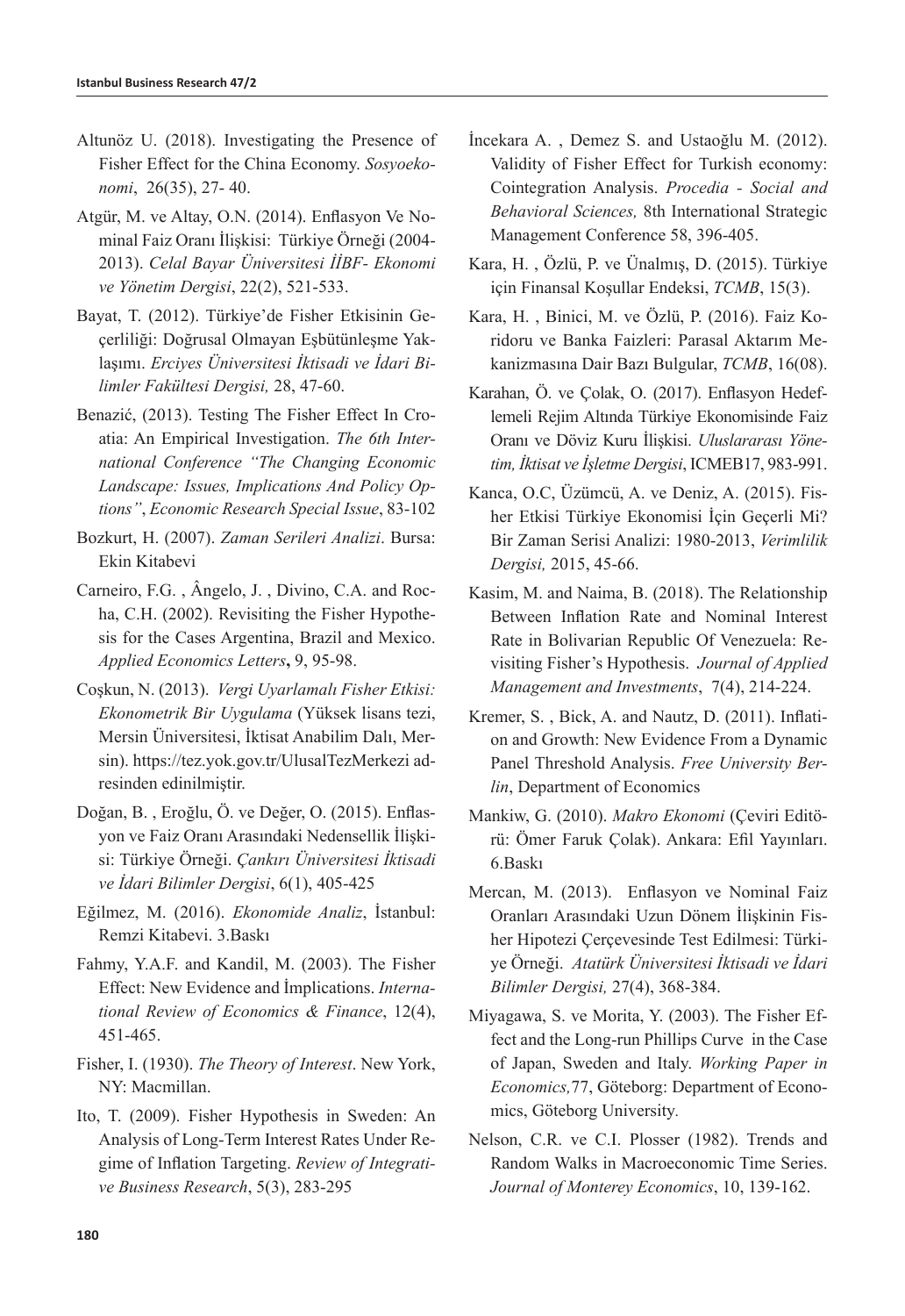- Nusair, S. A. (2008). Testing for the Fisher Hypothesis Under Regime Shifts: An Application to Asian Countries. *International Economic Journal*, 22(2), 273-284.
- Oktar, S. ve Dalyancı, L. (2011).Türkiye Ekonomisinde Para Politikası ve Enflasyon Arasındaki İlişkinin Analizi. *Marmara Üniversitesi İİBF Dergisi*, 31(2), 1-20.
- Okur, A. (2017). Türkiye Ekonomisinde Faiz Oranı ve Döviz Kurunun Enflasyon Hedefi Üzerine Etkisi. *Yalova Sosyal Bilimler Dergisi*, 8 (13), 146-164.
- Özcan, B. ve Arı, A. (2015). Does Fisher Hypothesis Hold for the G7? Evidence the Panel Cointegration Test. *Economic Research-Ekonomska Istraživanja*, 28(1), 271-283.
- Perron, P. (1997). Further Evidence on Breaking Trend Functions in Macroeconomic Variables. *Journal of Econometrics* , 80, 355-385.
- Saraçoğlu, M. , Kuzu, M. ve Kocaoğlu, F. (2015). Türkiye Ekonomisinde Sermaye Hareketleri, Döviz Kuru, Enflasyon ve Faiz Arasındaki Etkileşimlerin Küresel Ekonomi Politik Çerçevesinde Analizi. *Gazi İktisat ve İşletme Dergisi*, 1(2), 75-110.
- Sevüktekin, M. ve Nargeleçekenler, M. (2010). *Ekonometrik Zaman Serileri Analizi - E-views Uygulamalı*. Ankara: Nobel Yayınevi. 3.Baskı
- Shah, I. and Waleed, M. (2010). *The Fisher Equation, Belgium before and after Euro Currency* (Master Thesis, Lund University, School of Economics and Management, Department of Statistics, Sweden) [http://lup.lub.lu.se/luur/download](http://lup.lub.lu.se/luur/download?func=downloadFile&recordOId=1615237&fileOId=1619712) [?func=downloadFile&recordOId=1615237&file](http://lup.lub.lu.se/luur/download?func=downloadFile&recordOId=1615237&fileOId=1619712) [OId=1619712](http://lup.lub.lu.se/luur/download?func=downloadFile&recordOId=1615237&fileOId=1619712)
- Tarı, R. (2016). *Ekonometri*. Kocaeli: Kocaeli Üniversitesi Yayınları. 12.Baskı
- Toyoshima Y. and Hamori S. (2011). Panel cointegration analysis of the Fisher effect: Evidence from the US, the UK, and Japan. *Economics Bulletin*, 31(3), 2674-2682.
- Westerlund, J. (2008). Panel Cointegration Tests of the Fisher Effect. *Journal of Applied Econometrics,* 23(2), 193-233.
- Yaya, K. (2015). Testing the Long-Run Fisher Effect in Selected African Countries: Evidence from ARDL Bounds Test. *International Journal of Economics and Finance*, 7(12), 168-175.
- Yılancı, V. (2009). Fisher Hipotezinin Türkiye İçin Sınanması: Doğrusal Olmayan Eşbütünleşme Analizi. *Atatürk Üniversitesi İktisadi ve İdari Bilimler Dergisi,* 23(4), 205-213.
- Yüncüler, B.G. ve Öğünç, F. (2015). Firma Maliyet Yapısı ve Maliyet Kaynaklı Enflasyon Baskıları. *Türkiye Cumhuriyet Merkez Bankası*, 15(03).
- Zainal, N. , Nassair, A.M. and Yahya, M.H. (2014), Fisher Effect: Evidence from Money Market in Malaysia. *Journal of Social Science Studies*, 1(2), 112-124.